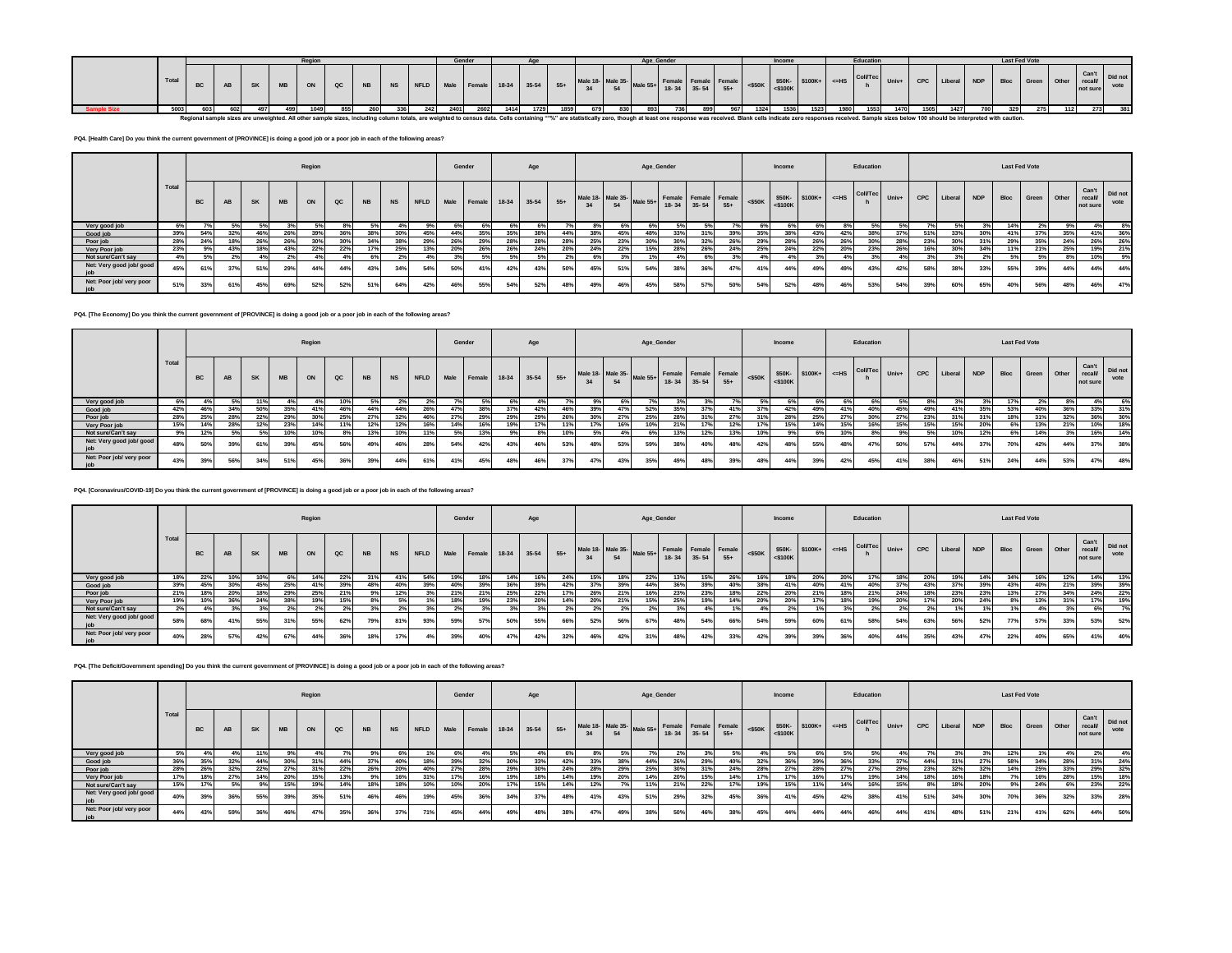## **PQ4. [Jobs/unemployment] Do you think the current government of [PROVINCE] is doing a good job or a poor job in each of the following areas?**

|                          |       |           |           |           |           | Region |               |           |     |     |     | Gender                    |     | Age       |     |                                                                             |     |     | Age_Gender |     |     |           | Income        |                      |     | Education       |       |            |             |     |      | <b>Last Fed Vote</b> |       |                    |                       |
|--------------------------|-------|-----------|-----------|-----------|-----------|--------|---------------|-----------|-----|-----|-----|---------------------------|-----|-----------|-----|-----------------------------------------------------------------------------|-----|-----|------------|-----|-----|-----------|---------------|----------------------|-----|-----------------|-------|------------|-------------|-----|------|----------------------|-------|--------------------|-----------------------|
|                          | Total | <b>BC</b> | <b>AB</b> | <b>SK</b> | <b>MB</b> | ON     | $_{\alpha c}$ | <b>NB</b> |     |     |     | NS NFLD Male Female 18-34 |     | 35-54 55+ |     | Male 18- Male 35-<br>34 54 Male 55+ Female Female Female<br>18-34 35-54 55+ |     |     |            |     |     | $<$ \$50K | $<$ \$100 $K$ | \$50K- \$100K+ <= HS |     | <b>Coll/Tec</b> | Univ+ | <b>CPC</b> | Liberal NDP |     | Bloc | Green '              | Other | recall<br>not sure | Can't Did not<br>vote |
| Very good job            | 4%    |           |           |           |           |        |               | 2%        |     |     |     |                           |     |           |     |                                                                             |     |     |            |     |     |           |               |                      |     |                 |       |            |             | 2%  |      |                      |       |                    |                       |
| Good job                 | 40%   | 44%       |           |           | 30%       |        | 48%           | 34%       | 34% | 31% | 43% | 37%                       | 37% | 37%       | 45% | 41%                                                                         | 41% | 47% | 33%        | 34% | 42% |           | 41%           | 46%                  | 40% | 40%             | 39%   | 48%        | 36%         | 31% | 59%  | 35%                  | 32%   | 35%                | 31%                   |
| Poor job                 | 29%   | 27%       | 2196      | 21%       | 29%       | 32%    | 23%           | 29%       | 36% | 43% | 29% | 29%                       | 29% | 31%       | 26% | 28%                                                                         | 30% | 28% | 30%        | 32% | 25% | 2196      | 29%           | 28%                  | 29% | 28%             | 29%   | 23%        | 34%         | 32% | 17%  | 32%                  | 31%   | 33%                | 32%                   |
| Very Poor job            | 16%   |           | 29%       |           | 24%       |        | 12%           | 20%       | 14% | 17% | 15% | 17%                       | 19% |           | 12% | 18%                                                                         | 17% | 11% | 21%        | 17% | 13% | 19%       | 14%           | 14%                  | 15% |                 | 16%   | 15%        | 17%         | 22% | 6%   | 14%                  | 24%   | 13%                | 15%                   |
| Not sure/Can't say       | 11%   | 15%       |           |           | 13%       | 13%    | 10%           | 15%       | 13% |     | 8%  | 15%                       | 11% | 10%       | 13% |                                                                             | 7%  | 10% | 14%        | 14% | 16% | 13%       |               | 8%                   | 11% | 10%             | 13%   | 8%         | 10%         | 14% |      | 17%                  | 10%   | 16%                | 19%                   |
| Net: Very good job/ good | 44%   |           | 36%       |           |           |        | 55%           | 36%       |     | 33% | 48% | 40%                       | 41% | 41%       | 49% | 47%                                                                         | 46% | 52% | 36%        | 36% | 46% | 38%       | 45%           | 50%                  | 45% | 44%             | 42%   | 54%        | 39%         | 33% | 68%  | 37%                  | 35%   | 37%                | 35%                   |
| Net: Poor job/ very poor | 45%   |           | 60%       | 34%       | 53%       | 47%    | 35%           | 49%       | 51% | 60% | 44% | 46%                       | 48% | 49%       | 38% | 46%                                                                         | 47% | 39% | 50%        | 50% | 38% | 50%       | 44%           | 42%                  | 44% | 46%             | 45%   | 38%        | 51%         | 53% | 23%  | 46%                  | 54%   | 47%                | 47%                   |

**PQ4. [Housing Affordability] Do you think the current government of [PROVINCE] is doing a good job or a poor job in each of the following areas?**

|                                 |      |           |           |           |           | Region       |               |                 |           |      | Gender |             |         | Age   |       |                   |                 |            | Age_Gender                          |     |       |           | Income     |                 |         | Education      |     |     |         |            | <b>Last Fed Vote</b> |             |     |                            |                 |
|---------------------------------|------|-----------|-----------|-----------|-----------|--------------|---------------|-----------------|-----------|------|--------|-------------|---------|-------|-------|-------------------|-----------------|------------|-------------------------------------|-----|-------|-----------|------------|-----------------|---------|----------------|-----|-----|---------|------------|----------------------|-------------|-----|----------------------------|-----------------|
|                                 | Tota | <b>BC</b> | <b>AB</b> | <b>SK</b> | <b>MB</b> | ON           | $_{\alpha c}$ | <b>NB</b>       | <b>NS</b> | NFLD |        | Male Female | $18-34$ | 35-54 | $55+$ | Male 18- Male 35- | 54              | Male $55+$ | Female Female Female<br>18-34 35-54 |     | $55+$ | $<$ \$50K | $<$ \$100K | \$50K-\$100K+   | $<=$ HS | Coll/Tec Univ+ |     | CPC | Liberal | <b>NDP</b> | Bloc                 | Green Other |     | Can't<br>recal<br>not sure | Did not<br>vote |
| Very good job                   |      |           |           |           |           |              |               |                 |           |      |        |             |         |       |       |                   |                 |            |                                     |     |       |           |            |                 |         |                |     |     |         |            |                      |             |     | 1%1                        |                 |
| Good job                        | 21%  | 21%       | 24%       | 38%       | 24%       |              | 26%           | 16 <sup>°</sup> | 19%       | 31%  | 23%    | 18%         |         | 20%   |       | 18%1              | 24%             | 27%        |                                     |     |       | 15%       | 20%        | 25 <sup>°</sup> | 22%     | 21%            | 18% | 30% | 16%     | 12%        |                      | 16%         | 22% | 21%                        | 17%             |
| Poor job                        | 37%  | 40%       | 29%       | 29%       | 35%       | 40°          | 36%           | 37%             | 38%       | 43%  | 37%    | 38%         | 36%     | 36%   | 39%   | $\sim$            | 35%             | 37%        |                                     | 36% |       |           | 37%        |                 | 38%     | 37%            | 37% | 31% | 43%     | 37%        | 42%                  | 43%         | 29% | 38%                        | 34%             |
| Very Poor job                   | 26%  | 29%       | 24%       |           | 25%       | $32^{\circ}$ | 16%           |                 | 31%       | 13%  | 23%    | 28%         |         | 28%   |       | 28%               | 26 <sup>°</sup> | 17%        |                                     |     | 22%   |           | 26%        | 22%             | 24%     | 26%            | 29% | 16% | 30%     | 39%        |                      | 33%         | 26% | 23%                        | 32%             |
| Not sure/Can't say              | 14%  | 8% I      | 22%       | 13%       | 15%       | 11%          | 19%           | 14%             | 10%       | 11%  | 14%    | 14%         | 13%     | 13%   | 16%   | 14%               | 12%             | 17%        | 12%                                 | 15% | 14%   | 11%       | 14%        | 14%             | 14%     | 14%            | 15% | 19% | 10%     | 11%        |                      | 7%          | 20% | 17%                        | 14%             |
| Net: Very good job/ good<br>iob | 23%  | 23%       | 26%       | 41%       | 26%       |              | 29%           | 18 <sup>o</sup> | 21%       | 33%  | 26%    | 20%         | 20%     | 22%   | 25%   | 21%               | 27%             | 29%        |                                     | 18% | 22%   | 18%       | 23%        | $27^\circ$      | 25%     | 24%            | 20% | 33% |         | 13%        | 32%                  | 17%         | 26% | 21%                        | 20%             |
| Net: Poor job/ very poor        | 63%  | 69%       | 52%       |           | 60        | 73%          | 52%           | 67%             | 69%       | 56%  | 60%    | 66%         | 67%     | 64%   | 59%   | 65%               | 61%             | 54%        |                                     | 67% | 63%   | 71%       | 63%        | 59%             | 61%     | 63%            | 66% | 48% | 73%     | 76%        | 52%                  | 76%         | 55% | 62%                        | 66%             |

**PQ4. [Poverty/homelessness] Do you think the current government of [PROVINCE] is doing a good job or a poor job in each of the following areas?**

|                                 |       |           |           |           |           | Region |               |           |     |             | Gender |             |       | Age     |       |     |     | Age_Gender                      |           |       |                               |     | Income |                                                                                                                                                                                 |     | Education |     |     |         |            | <b>Last Fed Vote</b> |       |       |                                     |      |
|---------------------------------|-------|-----------|-----------|-----------|-----------|--------|---------------|-----------|-----|-------------|--------|-------------|-------|---------|-------|-----|-----|---------------------------------|-----------|-------|-------------------------------|-----|--------|---------------------------------------------------------------------------------------------------------------------------------------------------------------------------------|-----|-----------|-----|-----|---------|------------|----------------------|-------|-------|-------------------------------------|------|
|                                 | Total | <b>BC</b> | <b>AB</b> | <b>SK</b> | <b>MB</b> | ON     | $_{\alpha c}$ | <b>NB</b> | NS  | <b>NFLD</b> |        | Male Female | 18-34 | $35-54$ | $55+$ | 34  | 54  | Male 18- Male 35- Male 55+ Fem- | $18 - 34$ | 35-54 | Female Female Female<br>$55+$ |     |        | $\left \right $ <\$50K<br>$\left \right $ <\$50K<br>$\left \right $ \\$50K<br>$\left \right $ \\$100K +<br>$\left \right $ <=HS $\left \right $ Coll/Tec $\left \right $ , then |     |           |     | CPC | Liberal | <b>NDP</b> | Bloc                 | Green | Other | Can't Did not<br>recall<br>not sure | vote |
| Very good job                   |       |           |           |           |           |        |               |           |     | 2%          |        |             |       |         |       |     |     |                                 |           |       |                               |     |        |                                                                                                                                                                                 |     |           |     |     |         |            |                      |       |       |                                     |      |
| Good job                        | 21%   | 22%       | 23%       | 29%       |           |        | 27%           | 13%       | 15% | 28%         | 25%    | 18%         | 17%   |         | 25%   |     | 24% |                                 |           |       | 21%                           |     | 20%    | 25%                                                                                                                                                                             | 24% | 21%       | 19% | 31% | 14%     | 12%        |                      | 12%   | 25%   | 18%                                 | 21%  |
| Poor job                        | 37%   | 43%       | 29%       | 31%       | 32%       | 37%    | 37%           | 43%       | 43% | 42%         | 37%    | 37%         | 33%   |         | 39%   | 33% | 38% |                                 |           |       | 39%                           |     | 38%    | $36^\circ$                                                                                                                                                                      | 37% | 38%       | 36% | 32% | 43%     | 34%        | 35%                  | 46%   | 34%   | 39%                                 | 30%  |
| Very Poor job                   | 26%   | 26%       | 28%       | 22%       | 36%       | 29%    | 18%           | 29%       | 31% | 13%         | 22%    | 29%         | 31%   | 26%     | 21%   | 28% | 23% |                                 | 35%       | 29%   | 25%                           | 32% | 25%    | 23%                                                                                                                                                                             | 24% | 25%       | 29% | 15% | 32%     | 42%        | 11%                  | 31%   | 18%   | 22%                                 | 31%  |
| Not sure/Can't say              | 4%    | 5%        | 18%       | 16%       | 13%       | 14%    | 15%           | 14%       | 10% | 15%         | 14%    | 14%         | 16%   |         | 13%   |     | 13% | 13%                             | 15%       | 15%   | 13%                           |     | 15%    | 14%                                                                                                                                                                             | 13% | 15%       | 14% | 18% | 10%     | 11%        |                      | 10%   | 18%   | 19%                                 |      |
| Net: Very good job/ good<br>iob | 23%   | 23%       | 25%       | 31%       | 19%       | 19%    | 30%           | 15%       | 17% | 30%         | 27%    | 20%         | 20%   | 22%     | 27%   | 23% | 26% |                                 | 17%       | 19%   | 23%                           | 20% | 23%    | $27^\circ$                                                                                                                                                                      | 26% | 23%       | 20% | 35% | 15%     | 13%        | 41%                  | 14%   | 29%   | 20%                                 | 23%  |
| Net: Poor job/ very poor<br>job | 63%   | 69%       |           | 53%       | 68%       | 66%    | 55%           | 71%       | 74% | 55%         | 59%    | 66%         | 65%   | 64%     | 60%   |     | 61% | 56%                             | 68%       | 66%   | 64%                           | 69% | 62%    | 59°                                                                                                                                                                             | 60% | 62%       | 66% | 47% | 75%     | 77%        | 45%                  | 77%   | 52%   |                                     | 61%  |

**PQ4. [Environment/Climate change] Do you think the current government of [PROVINCE] is doing a good job or a poor job in each of the following areas?**

|                                 |       |           |           |           |           | Region |     |           |     |             | Gender |        |     | Age         |       |     |     | Age_Gender                         |             |     |                                      |                 | Income        |                                        |     | Education |     |     |         |            | <b>Last Fed Vote</b> |       |              |                            |                 |
|---------------------------------|-------|-----------|-----------|-----------|-----------|--------|-----|-----------|-----|-------------|--------|--------|-----|-------------|-------|-----|-----|------------------------------------|-------------|-----|--------------------------------------|-----------------|---------------|----------------------------------------|-----|-----------|-----|-----|---------|------------|----------------------|-------|--------------|----------------------------|-----------------|
|                                 | Total | <b>BC</b> | <b>AB</b> | <b>SK</b> | <b>MB</b> | ON     | QC  | <b>NB</b> | NS  | <b>NFLD</b> | Male   | Female |     | 18-34 35-54 | $55+$ |     | 54  | Male 18- Male 35- Male 55+ Felixe- | 18-34 35-54 |     | Female Female Female <\$50K<br>$55+$ |                 | $<$ \$100 $K$ | $$50K $100K+$ $\leq$ HS Coll/Tec Univ+ |     |           |     | CPC | Liberal | <b>NDP</b> | Bloc                 | Green | <b>Other</b> | Can't<br>recall<br>not sur | Did not<br>vote |
| Very good job                   |       |           |           |           |           |        |     |           |     |             |        |        |     |             |       |     |     |                                    |             |     |                                      |                 | 59            |                                        |     |           |     | 10% |         |            |                      | 1%1   |              |                            |                 |
| Good job                        | 33%   |           |           | 43%       | 28%       | 27%    | 38% | 26%       | 38% | 37%         | 36%    | 30%    | 27% | 34%         | 37%   | 28% | 39% | 39%                                | 27%         | 29% | 34%                                  | 29%             | 34%           | 36%                                    | 37% | 33%       | 27% | 47% | 26%     | 20%        | 43%                  | 17%   |              | 31%                        | 30%             |
| Poor job                        | 25%   | 28%       | 14%       |           | 24%       | 26%    | 27% | 34%       | 34% | 30%         | 26%    | 25%    | 26% |             | 26%   | 25% | 24% | 28%                                | 27%         | 23% | 25%                                  | 26%             | 27%           | 24%                                    | 23% | 26%       | 27% | 16% | 31%     | 30%        | 26%                  | 35%   | 18%          | 25%                        | 28%             |
| Very Poor job                   | 22%   | 12%       | 29%       | 23%       | 24%       | 29%    | 17% | 18%       | 10% | 10%         | 20%    | 24%    | 30% | 22%         | 17%   | 30% | 20% | 13%                                | 29%         | 23% | 20%                                  | 26%             | 21%           | 21%                                    | 17% | 21%       | 30% | 8%  | 31%     | 39%        |                      | 40%   | 19%          | 17%                        | 17%             |
| Not sure/Can't say              |       |           |           | 9%        | 20%       | 15%    | 12% | 18%       | 15% | 19%         | 11%    |        | 12% |             | 14%   | 10% | 10% | 12%                                | 14%         | 21% | 16%                                  | 14 <sup>°</sup> | 13%           | 13%                                    | 16% | 14%       |     | 18% |         | 10%        | 10%                  | 7%    | 18%          | 23%                        | 21%             |
| Net: Very good job/ good<br>ioh | 38%   | 42%       | 46%       | 55%       | 32%       | 31%    | 43% | 30%       | 40% | 41%         | 43%    | 34%    | 32% | 39%         | 42%   | 35% | 45% | 47%                                | 30%         | 33% | 39%                                  | 33%             | 39%           | 43%                                    | 43% | 38%       |     | 58% | 28%     | 22%        | 50%                  | 18%   | 46%          | 35%                        | 33%             |
| Net: Poor job/ very poor        | 48%   | 40%       | 43%       | 36%       | 48%       | 55%    | 44% | 52%       |     | 40%         | 46%    | 49%    | 56% | 45%         | 43%   | 55% | 44% | 41%                                | 56%         | 46% | 45%                                  | 52%             | 48%           | 45%                                    | 41% | 47%       | 57% | 24% | 61%     | 68%        | 40%                  | 74%   | 36%          | 42%                        | 45%             |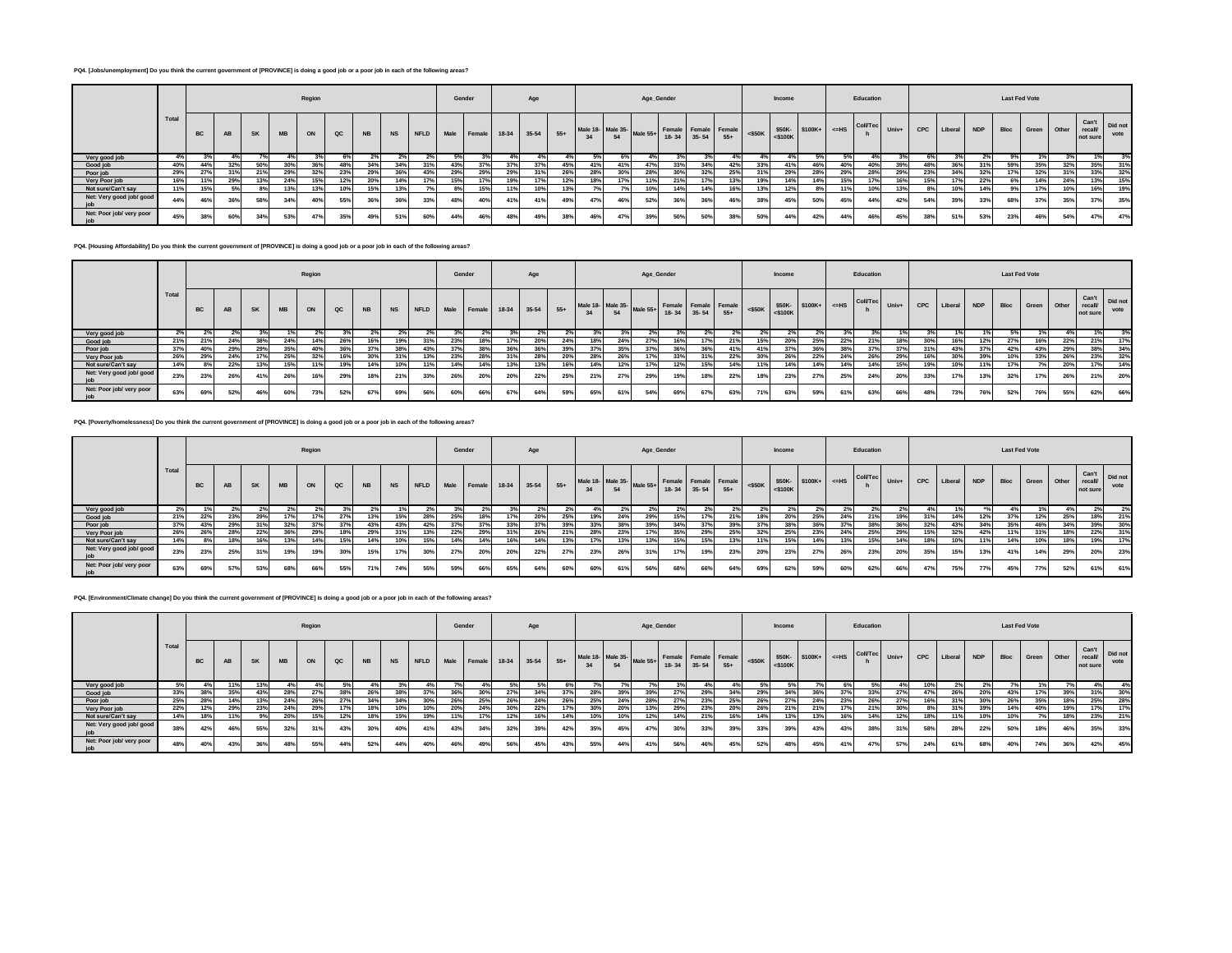## **PQ4. [Education] Do you think the current government of [PROVINCE] is doing a good job or a poor job in each of the following areas?**

|                          |       |           |           |           |           | Region     |               |           |     |     |     | Gender                    |     | Age         |     |                                                                             |     | Age_Gender |     |     |     |           | Income        |                  |     | Education       |       |            |             |     |      | <b>Last Fed Vote</b> |       |                    |                       |
|--------------------------|-------|-----------|-----------|-----------|-----------|------------|---------------|-----------|-----|-----|-----|---------------------------|-----|-------------|-----|-----------------------------------------------------------------------------|-----|------------|-----|-----|-----|-----------|---------------|------------------|-----|-----------------|-------|------------|-------------|-----|------|----------------------|-------|--------------------|-----------------------|
|                          | Total | <b>BC</b> | <b>AB</b> | <b>SK</b> | <b>MB</b> | ON         | $_{\alpha c}$ | <b>NB</b> |     |     |     | NS NFLD Male Female 18-34 |     | $35-54$ 55+ |     | Male 18- Male 35-<br>34 54 Male 55+ Female Female Female<br>18-34 35-54 55+ |     |            |     |     |     | $<$ \$50K | $<$ \$100 $K$ | $$50K-$100K+-HS$ |     | <b>Coll/Tec</b> | Univ+ | <b>CPC</b> | Liberal NDP |     | Bloc | Green                | Other | recall<br>not sure | Can't Did not<br>vote |
| Very good job            | 6%    |           |           |           | 20/2      |            |               |           |     |     |     |                           |     |             |     |                                                                             |     |            |     |     |     |           |               |                  |     |                 | 4%    | 10%        | 4%          | 2%  |      |                      |       | 3%                 |                       |
| Good job                 | 38%   | 47%       | 35%       | 44%       | 30%       | 33%        | 42%           | 39%       | 42% | 54% | 42% | 35%                       | 33% | 36%         | 45% | 35%                                                                         | 40% | 49%        | 31% | 32% |     | 38%       | 36%           | 41%              | 41% |                 | 35%   | 48%        | 31%         | 31% | 50%  | 28%                  | 43%   | 35%                | 39%                   |
| Poor job                 | 28%   | 27%       | 22%       | 28%       | 31%       | 27%        | 29%           | 31%       | 36% | 24% | 27% | 28%                       | 29% | 28%         | 26% | 28%                                                                         | 28% | 24%        | 30% | 28% |     | 29%       | 30%           | 24%              | 25% | 29%             | 29%   | 23%        | 31%         | 29% | 25%  | 35%                  | 26%   | 32%                | 27%                   |
| Very Poor job            | 21%   | 10%       |           |           | 28%       | <b>26°</b> | 18%           | 12%       | 11% | 11% | 19% | 23%                       | 27% | 24%         | 15% | 25%                                                                         | 22% | 13%        | 28% | 26% |     | 20%       | 22%           | 24%              | 18% | 21%             | 27%   | 13%        | 30%         | 32% | 10%  | 25%                  | 18%   | 16%                | 15%                   |
| Not sure/Can't say       | 7%    | 13%       |           |           | 70/       | 6%         | .5%           | 12%       | 6%  | 6%  | 6%  | 8%1                       |     |             | 8%  | 5%                                                                          | 5%  | 70/        | 6%  | Q%  | 8%  |           |               | 5%               | 8%  | 6%              | 6%    | 6%         | 5%          | 6%  |      | 10%                  |       | 13%                | 13%                   |
| Net: Very good job/ good | 44%   | 50%       | 40%       |           | 33%       |            | 48%           | 45%       |     | 60% | 48% | 40%                       | 38% | 41%         | 51% | 42%                                                                         | 46% | 56%        | 35% | 37% | 47% | 43%       |               | 48%              | 48% | 44%             | 38%   | 58%        | 34%         | 33% | 61%  | 30%                  | 47%   | 39%                | 45%                   |
| Net: Poor job/ very poor | 49%   |           | 55%       | 45%       | 60%       | 53%        | 47%           | 43%       | 48% | 34% | 46% | 52%                       | 56% | 52%         | 41% | 53%                                                                         | 49% | 38%        | 59% | 54% | 44% | 49%       | 52%           | 47%              | 43% | 50%             | 56%   | 36%        | 60%         | 61% | 35%  | 60%                  | 44%   | 48%                | 42%                   |

**PQ4. [Drug Use/addictions] Do you think the current government of [PROVINCE] is doing a good job or a poor job in each of the following areas?**

|                          |       |           |     |           |           | Region |               |           |     |         | Gender |             |      | Age         |       |     |     |                                     | Age_Gender                          |     |       |           | Income     |               |       | Education       |         |     |         |            | <b>Last Fed Vote</b> |       |              |                             |                 |
|--------------------------|-------|-----------|-----|-----------|-----------|--------|---------------|-----------|-----|---------|--------|-------------|------|-------------|-------|-----|-----|-------------------------------------|-------------------------------------|-----|-------|-----------|------------|---------------|-------|-----------------|---------|-----|---------|------------|----------------------|-------|--------------|-----------------------------|-----------------|
|                          | Total | <b>BC</b> |     | <b>SK</b> | <b>MB</b> | ON     | $_{\alpha c}$ | <b>NB</b> |     | NS NFLD |        | Male Female |      | 18-34 35-54 | $55+$ | 34  | 54  | Male 18- Male 35- Male 55+ Ferring- | Female Female Female<br>18-34 35-54 |     | $55+$ | $<$ \$50K | $<$ \$100K | \$50K-\$100K+ | $=HS$ | <b>Coll/Tec</b> | $Univ+$ | CPC | Liberal | <b>NDP</b> | <b>Bloc</b>          | Green | <b>Other</b> | Can't<br>recall<br>not sure | Did not<br>vote |
| Very good job            |       |           |     |           |           |        |               |           |     |         |        |             |      |             |       |     |     |                                     |                                     |     |       |           |            |               |       |                 |         |     |         |            |                      |       |              |                             |                 |
| Good job                 | 23%   | 22%       | 26% | 25%       |           |        | 240           | 15%       | 21% | 25%     | 26%    | 20%         | 19%1 | 23%         |       | 18% | 27% | 32%                                 | 20%                                 |     |       |           | 22%        | 27%           |       | 22%             |         | 32% |         | 15%        | 41%                  | 16%   | 21%          | 23%                         | 20%             |
| Poor job                 | 30%   | 39%       | 21% |           | 32%       | 33%    | 23%           | 39%       | 39% | 35%     | 31%    | 30%         | 31%  | 28%         | 32%   | 32% | 30% |                                     | 30%                                 | 26% |       |           | 30%        | 30%           | 30%   | 31%             | 30%     | 26% | 35%     | 33%        | 18%                  | 36%   | 35%          | 5.40                        | 30%             |
| Very Poor job            | 22%   |           | 29% | 28%       | 33%       | 24%    | 12%           | 20%       | 14% | 15%     | 20%    | 24%         | 25%  | 26%         |       | 23% | 23% |                                     | 26%                                 | 28% |       | 23%       | 23%        | 20%           | 21%   | 21%             | 24%     | 16% | 27%     |            |                      | 25%   | 19%          | 21%                         | 18%             |
| Not sure/Can't say       | 21%   | 10%       | 17% | 15%       | 16%       | 22%    | 30%           | 24%       | 23% | 23%     | 19%    | 24%         | 22%  | 20%         | 23%   | 22% | 14% | 21%                                 | 22%                                 | 25% | 25%   | 21%       | 21%        | 20%           | 20%   | 22%             | 24%     | 20% | 20%     | 18%        | 30%                  | 22%   | 24%          | 23%                         | 29%             |
| Net: Very good job/ good | 27%   | 24%       | 33% |           | 20%       | 22%    | 34%           | 18%       | 24% | 27%     | 30%    | 23%         | 23%  | 27%         | 29%   | 23% | 32% | 34%                                 | 23%                                 | 22% | 25%   | 24%       | <b>25%</b> | 30%           | 30%   | 26%             | 23%     | 38% | 19%     | 16%        | 45%                  | 16%   | 22%          | 25%                         | 24%             |
| Net: Poor job/ very poor | 52%   | 66%       | 50% |           | 64%       | 57     | 35%           | 58%       | 53% | 50%     | 51%    | 53%         | 56%  | 54%         | 48%   | 56% | 54% | 45%                                 | 56%                                 | 54% |       | 55%       | 53%        | 50%           | 51%   | 52%             | 54%     | 41% | 61%     | 67%        | 26%                  | 62%   | 53%          | 52%                         | 48%             |

**PQ4. [Energy - Oil & Gas/Pipelines] Do you think the current government of [PROVINCE] is doing a good job or a poor job in each of the following areas?**

|                                 |       |           |           |           |           | Region |     |           |           |             | Gender |             |             | Age             |       |     |     | Age_Gender                                                                   |     |     |     |                 | Income |                                                                                                                                                                                      |     | Education |     |     |         |            | <b>Last Fed Vote</b> |       |       |                             |                 |
|---------------------------------|-------|-----------|-----------|-----------|-----------|--------|-----|-----------|-----------|-------------|--------|-------------|-------------|-----------------|-------|-----|-----|------------------------------------------------------------------------------|-----|-----|-----|-----------------|--------|--------------------------------------------------------------------------------------------------------------------------------------------------------------------------------------|-----|-----------|-----|-----|---------|------------|----------------------|-------|-------|-----------------------------|-----------------|
|                                 | Total | <b>BC</b> | <b>AB</b> | <b>SK</b> | <b>MB</b> | ON     | QC  | <b>NB</b> | <b>NS</b> | <b>NFLD</b> |        | Male Female | 18-34 35-54 |                 | $55+$ |     |     | Male 18- Male 35-<br>34 54 Male 55+ Female Female Female <\$50K<br>35-54 55+ |     |     |     |                 |        | $\left \begin{array}{c c}\n\hline\n\text{4a} & \text{450K}\n\end{array}\right $ 550K- 5100K+ $\left \begin{array}{c c}\n\hline\n\text{4b} & \text{60WTeC}\n\end{array}\right $ Univ+ |     |           |     | CPC | Liberal | <b>NDP</b> | <b>Bloc</b>          | Green | Other | Can't<br>recall<br>not sure | Did not<br>vote |
| Very good job                   |       |           |           |           |           |        |     | $\sim$    |           | $2\%$       |        |             |             |                 |       | 6%  |     |                                                                              |     |     |     |                 |        |                                                                                                                                                                                      | 59  |           |     |     |         |            |                      | 1%1   |       |                             |                 |
| Good job                        | 29%   |           | 38%       | 45%       | 26%       | 25%    | 33% | 27%       | 22%       | 28%         | 34%    | 26%         | 27%         | 27 <sup>°</sup> | 34%   | 29% | 32% | 38%                                                                          | 24% | 23% | 30% | 27 <sup>°</sup> | 31%    | 31%                                                                                                                                                                                  | 33% | 28%       | 27% | 40% | 24%     | 21%        | 43%                  | 19%   | 29%   | 23%                         | 25%             |
| Poor job                        | 24%   | 29%       | 26%       | 24%       | 23%       | 22%    | 22% | 25%       | 26%       |             | 26%    | 23%         | 25%         | 23%             | 24%   | 25% | 24% |                                                                              | 24% | 23% | 21% | 23%             | 25%    | 24%                                                                                                                                                                                  | 22% | 25%       | 25% | 21% | 26%     | 28%        | 21%                  | 240   | 26%   | 23%                         | 23%             |
| Very Poor job                   | 18%   | 24%       |           | 10%       |           |        | 15% | 18%       | 15%       | 16%         | 18%    |             | 20%         | 20%             | 14%   | 21% | 22% | 13%                                                                          | 19% |     | 15% | 20%             |        | 17%                                                                                                                                                                                  | 17% | 18%       |     | 16% | 19%     | 23%        | 9%                   | 22%   | 25%   | 14%                         | 13%             |
| Not sure/Can't say              | 25%   | 16%       |           | 7%        | 33%       | 33%    | 26% | 27%       | 35%       | 14%         | 17%    | 31%         | 24%         | 25%             | 24%   | 19% | 16% | 17%                                                                          | 29% | 33% | 31% | 27%             | 23%    | 22%                                                                                                                                                                                  | 23% | 24%       | 27% | 17% | 29%     | 26%        | 19%                  | 27%   | 15%   | 36%                         | 35%             |
| Net: Very good job/ good<br>ioh | 34%   | 5.40      | 48%       | 58%       | 29%       | 28%    | 37% | 29%       | 24%       | 29%         | 39%    | 29%         | 31%         | 32%             | 37%   | 35% | 37% | 43%                                                                          | 27% | 27% | 32% | 30%             | 35%    | 37%                                                                                                                                                                                  | 38% | 32%       | 30% | 47% | 26%     | 23%        | 50%                  | 20%   | 33%   | 26%                         | 29%             |
| Net: Poor job/ very poor        | 42%   | 54%       | 48%       | 34%       | 38°       | 39%    | 37% | 43%       | 42%       | 57%         | 44%    | 40%         | 45%         | 43%             | 38%   | 46% | 46% | 40%                                                                          | 44% | 40% | 37% | 43%             | 42%    | 41%                                                                                                                                                                                  | 39% | 44%       | 44% | 36% | 45%     | 51%        | 31%                  | 53%   | 52%   |                             | 36%             |

**PQ4. [First Nations/Indigenous issues] Do you think the current government of [PROVINCE] is doing a good job or a poor job in each of the following areas?**

|                          |       |           |           |           |           | Region |     |           |           |             | Gender |        |     | Age         |       |     |     | Age_Gender                 |                                     |     |       |           | Income        |                                                 |     | Education |     |     |         |            | <b>Last Fed Vote</b> |       |       |                             |                 |
|--------------------------|-------|-----------|-----------|-----------|-----------|--------|-----|-----------|-----------|-------------|--------|--------|-----|-------------|-------|-----|-----|----------------------------|-------------------------------------|-----|-------|-----------|---------------|-------------------------------------------------|-----|-----------|-----|-----|---------|------------|----------------------|-------|-------|-----------------------------|-----------------|
|                          | Total | <b>BC</b> | <b>AB</b> | <b>SK</b> | <b>MB</b> | ON     | QC  | <b>NB</b> | <b>NS</b> | <b>NFLD</b> | Male   | Female |     | 18-34 35-54 | $55+$ |     | 54  | Male 18- Male 35- Male 55+ | Female Female Female<br>18-34 35-54 |     | $55+$ | $<$ \$50K | $<$ \$100 $K$ | $$50K $100K+$ $\leq$ $\text{HS}$ Coll/Tec Univ+ |     |           |     | CPC | Liberal | <b>NDP</b> | Bloc                 | Green | Other | Can't<br>recall<br>not sure | Did not<br>vote |
| Very good job            |       |           |           | 5%        |           |        | 6%  | .5%       |           |             |        |        | 4%  |             |       |     |     |                            | 2%                                  |     |       |           |               |                                                 |     |           |     |     |         |            |                      |       |       |                             |                 |
| Good job                 | 27%   |           | 33%       | 35%       | 23%       | 19%    | 35% | 19%       | 24%       | 33%         | 30%    | 25%    | 22% |             | 33%   | 25% | 29% | 35%                        | 20%                                 | 23% | 30%   | 25%       | 29%           | 28%                                             | 30% | 27%       | 24% | 36% | 21%     | 16%        | 52%                  | 15%   | 31%   | 24%                         | 24%             |
| Poor job                 | 27%   |           |           | 20%       | 29%       | 29%    | 27% | 35%       | 41%       | 29%         | 27%    | 27%    | 26% | 26%         | 29%   | 24% | 26% | 30%                        | 28%                                 | 26% | 27%   | 28%       | 27%           | 27%                                             | 26% | 27%       | 29% | 22% | 33%     | 29%        | 21%                  | 35%   | 12%   | 25%                         | 27%             |
| Very Poor job            | 21%   | 12%       |           | 23%       | 30%       | 27%    | 18% | 20%       | 17%       | 8%          | 19%    | 24%    | 28% |             | 15%   | 26% | 20% | 12%                        | 31%                                 | 24% | 18%   | 25%       | 21%           | 20%                                             | 19% | 23%       | 24% | 10% |         | 42%        | 9%                   | 29%   | 18%   | 16%                         | 18%             |
| Not sure/Can't say       | 20%   | 23%       | 20%       | 16%       | 15%       | 23%    | 14% | 22%       | 13%       | 26%         | 19%    | 21%    | 19% | 22%         | 19%   | 19% | 20% | 18%                        | 19%                                 | 24% | 20%   | 18%       | 18%           | 21%                                             | 20% | 20%       | 20% | 24% | 17%     | 12%        | 10%                  | 18%   | 34%   | 32%                         | 26%             |
| Net: Very good job/ good | 32%   | 38        |           |           | 26%       | 22%    | 41% | 24%       | 29%       | 37%         | 36%    | 28%    | 27% | 30%         | 37%   | 32% | 34% | 40%                        | 22%                                 | 26% | 35%   | 29'       | 33%           | 33%                                             | 35% | 31%       | 28% | 44% | 24%     | 17%        | 60%                  |       | 36%   | 27%                         | 28%             |
| Net: Poor job/ very poor |       | 39%       | 41%       | 43%       | 59%       | 55%    | 45% | 55%       | 58%       | 37%         | 46%    | 51%    | 54% | 48%         | 44%   | 50% | 46% | 43%                        | 59%                                 | 50% | 46%   | 53%       | 49%           | 46%                                             | 45% | 49%       | 53% | 32% | 59%     | 71%        | 30%                  | 64%   | 30    | 41%                         | 46%             |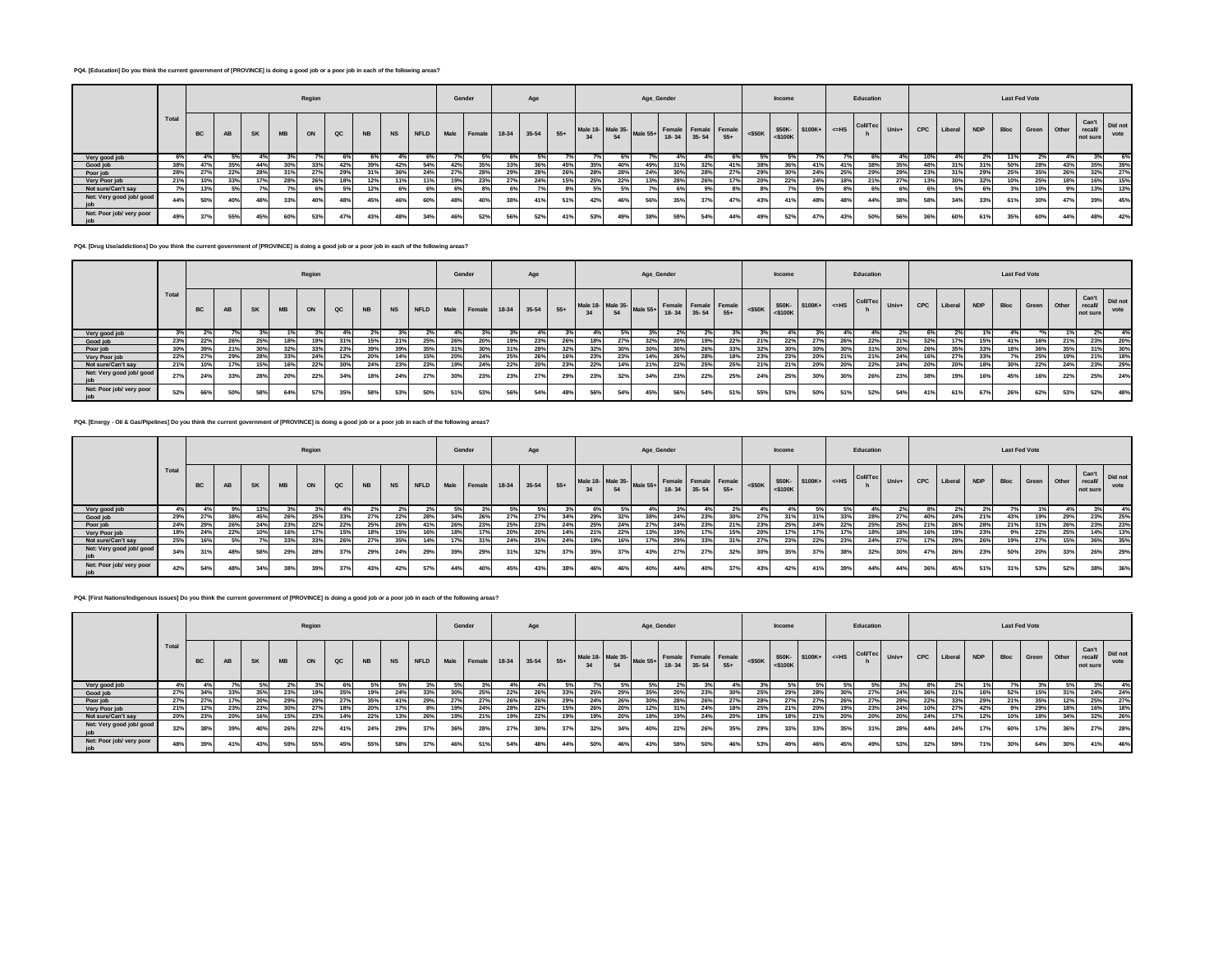## **PQ4. [Seniors care] Do you think the current government of [PROVINCE] is doing a good job or a poor job in each of the following areas?**

|                          |       |           |           |     |           | Region |     |           |     |     |     | Gender                    |     | Age     |       |                                                                             |     | Age_Gender |     |     |     |           | Income        |                   |     | Education       |       |     |             |     | <b>Last Fed Vote</b> |       |       |                                     |      |
|--------------------------|-------|-----------|-----------|-----|-----------|--------|-----|-----------|-----|-----|-----|---------------------------|-----|---------|-------|-----------------------------------------------------------------------------|-----|------------|-----|-----|-----|-----------|---------------|-------------------|-----|-----------------|-------|-----|-------------|-----|----------------------|-------|-------|-------------------------------------|------|
|                          | Total | <b>BC</b> | <b>AB</b> | SK  | <b>MB</b> | ON     | QC  | <b>NB</b> |     |     |     | NS NFLD Male Female 18-34 |     | $35-54$ | $55+$ | Male 18- Male 35-<br>34 54 Male 55+ Female Female Female<br>18-34 35-54 55+ |     |            |     |     |     | $<$ \$50K | $<$ \$100 $K$ | $$50K-$100K+$=HS$ |     | <b>Coll/Tec</b> | Univ+ | CPC | Liberal NDP |     | Bloc                 | Green | Other | Can't Did not<br>recall<br>not sure | vote |
| Very good job            | 3%    |           |           |     | 1%        |        | 6%  | 3%        |     |     |     |                           | 2%  |         |       |                                                                             | 4%  |            |     |     |     |           |               |                   |     |                 | 2%    |     | 2%          |     | 10%                  |       |       |                                     |      |
| Good job                 | 23%   | 28%       | 25%       | 34% | 17%       | 18%    | 27% | 25%       | 20% | 36% | 26% | 21%                       | 22% | 22%     | 26%   | 23%                                                                         | 25% | 28%        | 22% | 18% | 24% | 22%       | 24%           | 25%               | 25% | 23%             | 21%   | 31% | 18%         | 16% | 36%                  | 18%   | 22%   | 19%                                 | 24%  |
| Poor job                 | 35%   | 36%       | 30%       | 35% | 31%       | 33%    | 36% | 40%       | 47% | 41% | 36% | 34%                       | 32% | 34%     | 37%   | 33%                                                                         | 35% | 38%        | 32% | 33% |     | 34%       | 35%           | 34%               | 34% |                 | 35%   | 35% | 34%         | 36% | 34%                  | 36%   | 32%   | 37%                                 | 34%  |
| Very Poor job            | 31%   | 20%       |           | 19% | 45%       | 40%    | 27% | 19%       | 22% | 12% | 28% | 34%                       | 32% | 32%     | 30%   | 29%                                                                         | 28% | 27%        | 34% | 35% | 33% |           |               | 30%               | 30% | 30 <sup>°</sup> | 33%   | 21% | 41%         | 41% | 16%                  | 36%   | 35%   | 29%                                 | 24%  |
| Not sure/Can't say       | 8%    |           | 12%       |     | 6%        | 6%     |     | 14%       |     |     | 8%  | 8%1                       | 11% | 9%      | 4%    | 12%                                                                         | 8%  | 4%         | 11% | 10% |     |           |               | 8%                |     | 8%              |       | 9%  | 5%          | 7°  | 3%                   | 9%    |       | 12%                                 | 16%  |
| Net: Very good job/ good | 26%   |           | 26%       | 36% | 18%       | 219    | 33% | 28%       | 22% | 38% | 29% | 24%                       | 25% | 25%     | 29%   | 26%                                                                         | 29% | 30%        | 23% | 22% | 27% | 25%       | 270/          | 28%               | 29% |                 | 23%   | 35% | 20%         | 17% | 46%                  | 19%   | 26%   | 21%                                 | 26%  |
| Net: Poor job/ very poor | 66%   | 56%       | 62%       | 54% | 76%       | 73%    | 63% | 58%       | 69° | 52% | 64% | 68%                       | 64% | 66%     | 67%   | 62%                                                                         | 63% | 65%        | 66% | 68% | 69% | 68%       | 66%           | 64%               | 64% | 66%             | 68%   | 56% | 75%         | 76% | 51%                  | 72%   | 67%   | 67%                                 | 58%  |

## **PQ4.5. And which of those issues would you say are the most important to you, personally. Please select up to three:**

|                                           |       |           |     |           |           | Region          |                 |                 |           |             | Gender |        |       | Age   |       |                |     | Age_Gender                      |             |                      |       |           | Income                  |          |         | Education       |       |     |         |            | <b>Last Fed Vote</b> |       |       |                             |                 |
|-------------------------------------------|-------|-----------|-----|-----------|-----------|-----------------|-----------------|-----------------|-----------|-------------|--------|--------|-------|-------|-------|----------------|-----|---------------------------------|-------------|----------------------|-------|-----------|-------------------------|----------|---------|-----------------|-------|-----|---------|------------|----------------------|-------|-------|-----------------------------|-----------------|
|                                           | Total | <b>BC</b> |     | <b>SK</b> | <b>MB</b> | ON              | $_{\alpha c}$   | <b>NB</b>       | <b>NS</b> | <b>NFLD</b> | Male   | Female | 18-34 | 35-54 | $55+$ | Male 18-<br>34 | 54  | $\sim$   Male 35-<br>  Male 55+ | 18-34 35-54 | Female Female Female | $55+$ | $<$ \$50K | \$50K-<br>$<$ \$100 $K$ | $$100K+$ | $<=$ HS | <b>Coll/Tec</b> | Univ+ | CPC | Liberal | <b>NDP</b> | Bloc                 | Green | Other | Can't<br>recall<br>not sure | Did not<br>vote |
| Coronavirus/COVID-19<br>response          | 48%   | 51%       | 39% | 44%       | 55%       | 52%             | 46 <sup>°</sup> | 43%             | 51%       | 53%         | 44%    | 52%    | 46%   | 48%   | 51%   | 43%            | 43% | 47%                             | 49%         | 53%                  | 54%   | 45%       | 49%                     | 49%      | 46%     | 44%             | 57%   | 36% | 63%     | 53%        | 47%                  | 46%   | 30%   | 48%                         | 43%             |
| <b>Health Care</b>                        | 45%   | 37%       | 43% | 41%       | 53%       | 42%             | 53%             | 45%             | 56%       | 56%         | 39%    | 51%    | 36%   | 44%   | 54%   | 27%            | 36% | 50%                             | 44%         | 50%                  | 57%   | 46%       | 45%                     | 43%      | 48%     | 45%             | 41%   | 39% | 52%     | 43%        | 59%                  | 38%   | 27%   | 56%                         | 40%             |
| The Economy                               | 32%   | 30%       | 47% | 45%       | 30%       | 31%             | 28%             | 30%             | 26%       | 36%         | 42%    | 24%    | 31%   | 36%   | 30%   | 43%            | 46% | 36%                             | 20%         | 26%                  | 25%   | 21%       | 33%                     | 43%      | 30%     | 34%             | 34%   | 55% | 26%     | 13%        | 23%                  | 13%   | 69%   | 21%                         | 24%             |
| Seniors care                              | 23%   | 21%       | 14% | 16%       | 23%       | 23%             | 30%             | 23%             | 24%       | 30%         | 19%    | 28%    | 70L   | 13%   | 45%   | 4%             | 8%  | 40%                             | 10%         | 18%                  | 50%   | 28%       | 24%                     | 15%      | 33%     | 19%             | 15%   | 22% | 27%     | 18%        | 36%                  | 17%   | 16%   | 29%                         | 16%             |
| Jobs/unemployment                         | 23%   | 17%       | 35% | 27%       | 22%       | 25%             | 15%             | 29%             | 19%       | 28%         | 26%    | 19%    | 28%   | 28%   | 14%   | 30%            | 33% | 17%                             | 25%         | 24%                  |       | 21%       | 22%                     | 25%      | 23%     | 26%             | 20%   | 31% | 20%     | 12%        | 12%                  | 10%   | 34%   | 26%                         | 35%             |
| Environment/Climate<br>change             | 23%   | 26%       | 12% |           | 17        | 24%             | 28%             | 20%             | 23%       |             | 22%    | 23%    | 32%   | 20%   | 18%   | 32%            | 18% | 18%                             | 32%         | 22%                  | 18%   | 23%       | 23%                     | 23%      | 15%     | 22%             | 34%   | 4%  | 30%     | 36%        | 31%                  | 60%   | 8%    | 16%                         | 18%             |
| <b>Housing Affordability</b>              | 20%   | 32%       |     | 11%       | 13%       | 25%             | 15%             | 27%             | 25%       | 8%          | 18%    | 23%    | 29%   | 21%   | 14%   | 27%            | 18% | 10%                             | 30%         | 24%                  | 17%   | 30%       | 219                     | 13%      | 21%     | 21%             | 19%   | 13% | 20%     | 28%        | 15%                  | 28%   | 14%   | 25%                         | 35%             |
| The Deficit/Government<br>spending        | 19%   | 21%       | 24% | 25%       | 20%       | 18 <sup>°</sup> | 16%             | 18 <sup>°</sup> | 13%       | 30%         | 27%    | 12%    | 16%   | 19%   | 22%   | 24%            | 26% | 30%                             | 8%          | 12%                  | 15%   | 12%       | 22%                     | 23%      | 21%     | 20°             | 16%   |     | 7%      | 7%         | 10%                  | 11%   | 46%   | 13%                         | 11%             |
| Education                                 | 19%   |           | 20% | 14%       | 17%       | 18%             | 28%             | 18%             | 14%       | 11%         | 16%    | 21%    | 24%   | 24%   |       | 19%            | 22% | 10%                             | 29%         | 25%                  | 12%   | 16%       | 18%                     | 22%      | 12%     | 22%             | 25%   | 13% | 21%     | 21%        | 35%                  | 18%   | 15%   | 24%                         | 18%             |
| Poverty/homelessness                      | 14%   | 16%       |     | 9%        | 15%       | 14%             | 15%             | 23%             | 19%       | 6%          | 11%    | 17%    | 16%   | 14%   | 13%   | 13%            | 11% | 10%                             | 19%         | 17%                  | 16%   | 24%       | 12%                     |          | 15%     | 13%             | 14%   | 6%  | 12%     | 30%        | 16%                  | 23%   | 10%   | 15%                         | 17%             |
| Energy - Oil &<br><b>Gas/Pipelines</b>    | 10%   |           | 33% | 28%       |           | 6%              |                 | 6%              | 4%        | 15%         | 14%    |        | 8%    | 11%   | 11%   | 11%            | 15% | 16%                             | 4%          | 6%                   |       | 7%        | 9%                      | 14%      | 12%     | 11%             |       | 25% | 2%      |            | 1%                   |       | 18%   | 6%                          | 4%              |
| <b>First Nations/Indigenous</b><br>issues | 8%    | 7%        |     | 9%        | 10'       |                 |                 |                 | 10%       |             | 7%     | 10%    | 12%   |       |       | 9%             | 5%  | 6%                              | 15%         | 7%                   | 8%    | 10%       | 93                      |          |         | 8%              | 10%   | 4%  | 7%      | 19%        | 5%1                  | 219   | 6%    | 3%                          | 9%              |
| <b>Drug Use/addictions</b>                | 5%    | 10%       | 4%  |           | 70/       |                 | 2%              | 4 <sup>°</sup>  | 3%        | 6%          | 4%     | 6%     | 6%    | 5%    |       | 4%             | 5%  | 3%                              | 6%          | 6%                   | 5%    | 7%        |                         | 4%       | 5%      | 6%              | 3%    | 4%  | 4%      |            | 2%                   | 5%    | 3%    | 7%                          | 8%              |

## **PQ5/PQ6. [Decided voters] currently support+ Leaners**

| <b>Sample Size (Base:</b><br><b>Decided voters)</b> | 4472  | 551       | 553       |           | 42        | 933    | 768           | 215            | 276       | 194         | 2209   | 2263   | 1260  | 1518  | 1694           | 624                     | 757            | 828             | 635                                 | 762  | 866   |                 | 1396                    | 1426           | 1744           | 1375            |       | 1409 | 1322    | 659        |                      | 25    |       | 183                         | 238             |
|-----------------------------------------------------|-------|-----------|-----------|-----------|-----------|--------|---------------|----------------|-----------|-------------|--------|--------|-------|-------|----------------|-------------------------|----------------|-----------------|-------------------------------------|------|-------|-----------------|-------------------------|----------------|----------------|-----------------|-------|------|---------|------------|----------------------|-------|-------|-----------------------------|-----------------|
|                                                     |       |           |           |           |           | Region |               |                |           |             | Gender |        |       | Age   |                |                         |                | Age_Gender      |                                     |      |       |                 | Income                  |                |                | Education       |       |      |         |            | <b>Last Fed Vote</b> |       |       |                             |                 |
|                                                     | Total | <b>BC</b> | <b>AB</b> | <b>SK</b> | <b>MB</b> | ON     | $_{\alpha c}$ | <b>NB</b>      | <b>NS</b> | <b>NFLD</b> | Male   | Female | 18-34 | 35-54 | $55+$          | Male 18- Male 35-<br>34 | 54             | Male $55+$      | Female Female Female<br>18-34 35-54 |      | $55+$ | $<$ \$50K       | \$50K-<br>$<$ \$100 $K$ | $$100K+$       | $<$ -HS        | <b>Coll/Tec</b> | Univ+ | CPC  | Liberal | <b>NDP</b> | Bloc                 | Green | Other | Can't<br>recall<br>not sure | Did not<br>vote |
| <b>Liberal Party</b>                                |       |           | 2%        | 1%        | 12%       | 22%    | 24%           | 27%            | 37%       | 50%         | 14%    | 20%    | 15%   | 19%   |                | 10%                     |                |                 | 19%                                 | 21%  | 20%   |                 | 17%                     |                | 16%            | 15%             | 20%   | 2%   | 45%     | 7%         |                      | 3%    | - 4%  | 16%                         | 22%             |
| <b>BC Liberal Party</b>                             | 4%    | 26%       |           |           |           |        |               |                |           |             | 4%     | 3%     | 20L   | 4%    | 4%             | 4%                      | 4%             | 4%              | 2%                                  |      | 20L   |                 | 4%                      |                | 4%             | 4%              | 3%    | 70/  | 3%      |            |                      | 1%    | 6%    | 4%                          |                 |
| <b>Saskatchewan Party</b>                           | 2%    |           |           | 58%       |           |        |               |                |           |             | 2%     | 2%     | 2%    | 2%    | 2%             | 2%                      | 2 <sup>°</sup> | 2%              |                                     | 2%   | 2%    | 40I             | 2%                      | 2%             | 2%             | 2%              | 1%    | 5%   | ADI     |            |                      |       | 2%    | 3%                          | AD              |
| <b>Progressive Conservative</b><br>Party            | 20%   |           |           |           | 39%       | 42%    |               | 39%            | 29%       | 39%         | 24%    | 15%    | 15%   | 18%   | 25%            | 18%                     | 24%            | 29%             |                                     | 12%  | 21%   | 15%             | 19%                     | 22%            | 24%            | 17%             | 16%   | 42%  |         |            |                      | 6%    | 22%   | 19%                         | 18%             |
| <b>Conservative Party</b>                           | 4%    | 11%       |           |           |           |        | 9%            |                |           |             | 4%     | 3%     | 3%    | 4%    | 3%             | 4%                      | 62             | 4%              | 3%                                  | 3%   | 2%    | 4%              | 4%                      | 3%             | 4%             | 6%              | 1%    | 8%   | 40/     | 40I        | 2%                   | 1%    | 15%   | 3%                          | 5%              |
| <b>New Democratic Party</b><br>(NDP)                | 25%   | 48%       | 39%       | 29%       | 40%       | 28%    |               | 5%             | 25%       | 8%          | 20%    | 29%    | 34%   | 23%   | 19%            | 30%                     | 17%            | 16%             | 39%                                 | 29%  | 22%   | 29%             | 24%                     | 23%            | 21%            | 23%             | 31%   | 8%   | 26%     | 69%        |                      | 26%   |       | 30%                         | 25%             |
| <b>Green Party</b>                                  | 5%    | 14%       | 1%        | 296       | 5%        | 5%     | 2%            | 17%            | 7%        |             | 5%     | 6%     | 70    | 5%    | 5%             | 5%                      |                | 5%              | 8%                                  | 7%   |       | 6%              | 5%                      | 6%             | 4%             | 5%              | 7%    | 40L  | 4%      | 4%         |                      | 52%   |       | 3%                          | 6%              |
| <b>United Conservative</b>                          | 5%    |           | 43%       | 40I       |           |        |               |                |           |             | 6%     | 4%     |       | 5%    | 5%             | 5%                      | 62             | 6%              | 3%                                  | 4%   | 5%    | 3%              | 4%                      | 79/            | 6%             | 5%              | 3%    | 14%  | $+0/$   | 40I        |                      |       | 791   | 3%                          | 2%              |
| <b>Alberta Party</b>                                | 1%    |           | 10%       |           |           |        |               |                |           |             | 2%     | 1%     |       |       |                | 2%                      | 2 <sup>°</sup> | 1%              |                                     | 1%   |       |                 |                         |                | 19             | 2%              | 1%    | 3%   |         |            |                      |       |       | 1%                          |                 |
| <b>Coalition Avenir Québec</b>                      | 9%    |           |           |           |           |        | 37%           |                |           |             | 9%     | 9%     |       |       | 13%            | 7%                      | 7 <sup>o</sup> | 12%             | 2%                                  | 8%   | 14%   |                 | 9%                      | 8%             | 10%            | 9%              |       |      | 7%      |            | 50%                  | 2%    | 8%    | 10%                         |                 |
| Parti Québécois                                     | 3%    |           |           |           |           |        | 14%           |                |           |             | 4%     | 3%     | 3%    | 5%    | 3%             | 30/                     | 5%             | 30 <sub>6</sub> | 2%                                  | 5%   | 2%    | 401             | 5%                      | 2°             | 4%             | 4%              | 2%    | 40L  | 1%      |            | 36%                  | 1%    |       | 5%                          |                 |
| Québec Solidaire                                    | 3%    |           |           |           |           |        | 13%           |                |           |             | 3%     | 4%     |       | 29L   | 2 <sup>0</sup> |                         |                | 19/             |                                     | 2%   |       |                 | 3%                      |                |                | 5%              | 4%    |      | 2%      |            | 10%                  | 6%    |       | 1%                          | 5%              |
| People's Alliance                                   | 49/   |           |           |           |           |        |               | 10%            |           |             | 49/    | 60I    | $-$   |       | $\sim$         |                         | $\bullet$      |                 | $\bullet$                           | 40.4 |       |                 |                         | $\overline{a}$ | 0 <sup>0</sup> | $+0.0$          | $+9/$ | 40L  | $+0.0$  | 40I        |                      | 1%    | 191   | 1%                          | A <sub>0</sub>  |
| Other party                                         | 3%    | 1%        |           |           |           |        | 1%            | 2 <sup>o</sup> | 30        |             |        | 2%     | 201   |       | 2 <sup>o</sup> | E <sup>o</sup>          |                |                 |                                     | 2%   |       | 20 <sub>0</sub> |                         |                |                | 3%              | 2%    | 5%   |         |            |                      | 40L   | 219   | 4%                          | 3%              |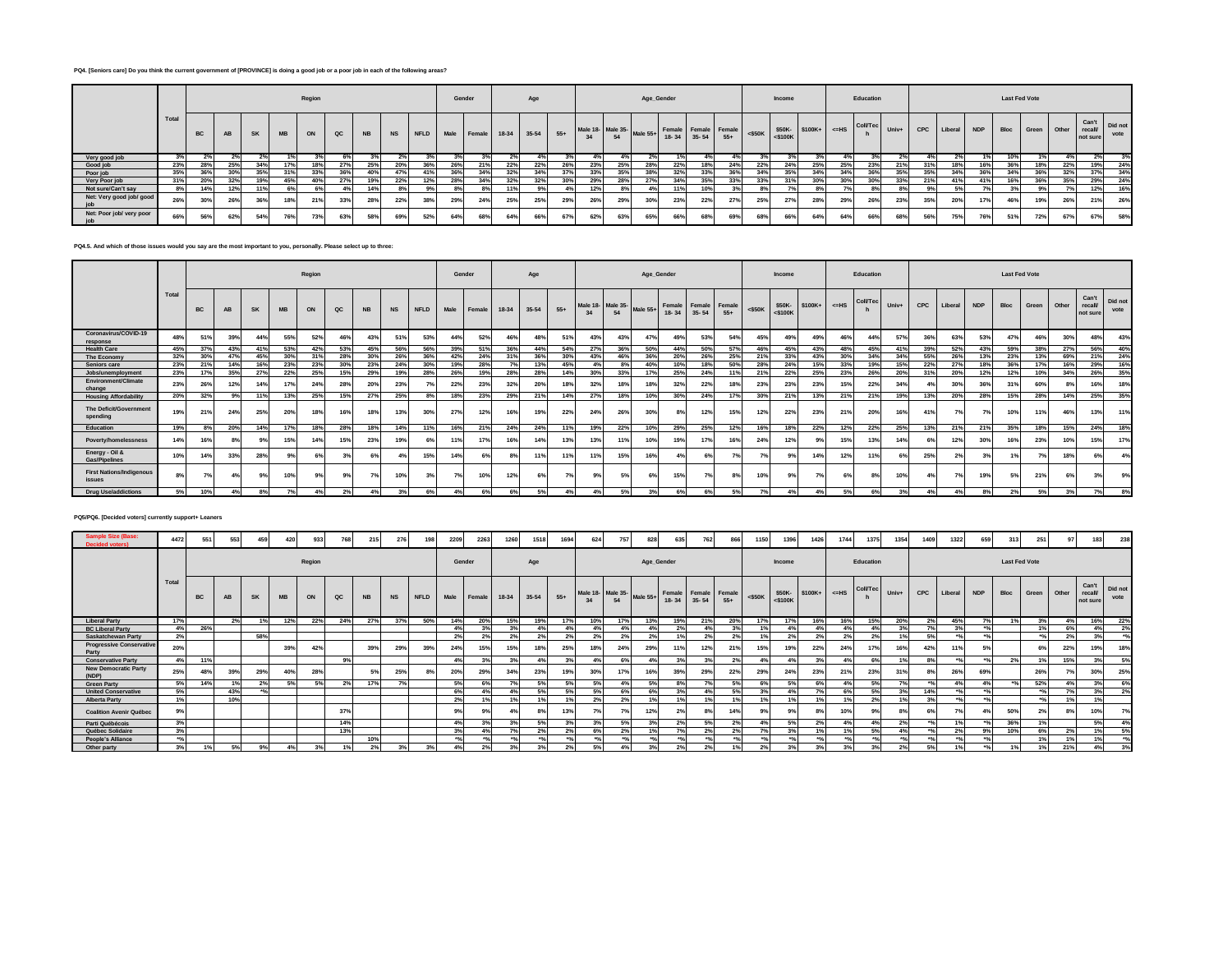## **PQ5/PQ6. BC [ Decided Voters] Likely to support + Leaners**

| Sample Size (Base:<br><b>Decided voters)</b> | 551   | 551       |    |    |    |        |    |           |           | 287    | 313              | 172   | 191     | 237   | 82                                     | 95  |            | 90  |                                         | 127 | 135       | 195                             | 178 | 238 | 178       | 184   | 40 <sup>4</sup> | 141     | 135        |      |                      |       |                    | 331                   |
|----------------------------------------------|-------|-----------|----|----|----|--------|----|-----------|-----------|--------|------------------|-------|---------|-------|----------------------------------------|-----|------------|-----|-----------------------------------------|-----|-----------|---------------------------------|-----|-----|-----------|-------|-----------------|---------|------------|------|----------------------|-------|--------------------|-----------------------|
|                                              |       |           |    |    |    | Region |    |           |           | Gender |                  |       | Age     |       |                                        |     | Age_Gender |     |                                         |     |           | Income                          |     |     | Education |       |                 |         |            |      | <b>Last Fed Vote</b> |       |                    |                       |
|                                              | Total | <b>BC</b> | AB | SK | MB | ON     | QC | <b>NB</b> | <b>NS</b> |        | NFLD Male Female | 18-34 | $35-54$ | $55+$ | Male 18- Male 35- Male 55+ Fema-<br>34 | 54  |            |     | Female Female Female<br>18-34 35-54 55+ |     | $<$ \$50K | $$50K-$ \$100K+ <=HS<br><\$100K |     |     | Coll/Tec  | Univ+ | CPC             | Liberal | <b>NDP</b> | Bloc | Green                | Other | recall<br>not sure | Can't Did not<br>vote |
| <b>BC Liberal Party</b>                      | 22%   | 22%       |    |    |    |        |    |           |           | 26%    | 19%              | 16%   | 29%     | 22%   | 23%                                    | 30% | 26%        | 10% | 28%                                     |     | 11%       | 26%                             | 26% | 26% | 24%       | 17%   | 44%             | 27%     |            |      | 2%                   | 33%   | 23%                | 10%                   |
| <b>Conservative Party</b>                    | 13%   |           |    |    |    |        |    |           |           | 13%    | 12%              | 10%   | 15%     | 12%   | 9%                                     | 18% | 12%        | 11% | 12%                                     |     | 13%       | 13%                             | 14% | 13% |           | 6%    | 34%             |         |            |      | 5%                   | 16%   | 14%                |                       |
| <b>New Democratic Party</b><br>(NDP)         | 50%   | 50%       |    |    |    |        |    |           |           | 43%    | 57%              | 58%   | 41%     | 51%   | 49%                                    | 33% | 46%        | 66% | 49%                                     | 56% | 58%       | 46%                             | 45% | 50% | 42%       | 58%   | 20%             | 62%     | 88%        |      | 28%                  | 19%   | 63%                | 58%                   |
| <b>Green Party</b>                           | 14%   |           |    |    |    |        |    |           |           | 15%    | 12%              | 14%   | 13%     | 14%   | 16%                                    | 18% | 12%        | 13% |                                         | 15% | 14%       | 15%                             | 13% | 11' | 13%       | 18%   | 19              | 11%     | 10%        |      | 63%                  | 22%   |                    | 17%                   |
| Other party                                  | 1%    |           |    |    |    |        |    |           |           | 2%     | 1%1              |       |         |       |                                        | 1%  |            |     |                                         |     |           |                                 |     |     | $\sim$    | 1%    | 10 <sub>1</sub> | 1%      |            |      | 1%                   |       |                    | 9%                    |

## **PQ5/PQ6. AB[Decided Voters] Likely to support + Leaners**

| ample Size<br><b>Decided voters)</b> | 553   |    | 553 |    |    |        |               |           |           | 259    | 253                    | 162 | 400     | 163   |                                                                       |     |            | 78             |     | 82  | 102       |        | 211                             | 211 | 159       | 143   | 31' | $^{\circ}$ |            |      |                      |       |                                     |      |
|--------------------------------------|-------|----|-----|----|----|--------|---------------|-----------|-----------|--------|------------------------|-----|---------|-------|-----------------------------------------------------------------------|-----|------------|----------------|-----|-----|-----------|--------|---------------------------------|-----|-----------|-------|-----|------------|------------|------|----------------------|-------|-------------------------------------|------|
|                                      |       |    |     |    |    | Region |               |           |           | Gender |                        |     | Age     |       |                                                                       |     | Age_Gender |                |     |     |           | Income |                                 |     | Education |       |     |            |            |      | <b>Last Fed Vote</b> |       |                                     |      |
|                                      | Total | BC | AB  | SK | MB | ON     | $_{\alpha c}$ | <b>NB</b> | <b>NS</b> |        | NFLD Male Female 18-34 |     | $35-54$ | $55+$ | Male 18-<br>34 54 Male 55+ Female Female Female<br>34 54 54 35-54 55+ |     |            |                |     |     | $<$ \$50K |        | $$50K-$ \$100K+ <=HS<br><\$100K |     | Coll/Tec  | Univ+ | CPC | Liberal    | <b>NDP</b> | Bloc | Green                | Other | Can't Did not<br>recall<br>not sure | vote |
| <b>Liberal Party</b>                 | 2%    |    |     |    |    |        |               |           |           |        |                        | 1%  | 3%      |       |                                                                       | 2%  |            | 2 <sup>9</sup> |     | 50. | 4%        | 2%1    | 1%                              |     | **        |       | 19  | 7%         |            |      |                      |       | 8%                                  | 8%   |
| <b>New Democratic Party</b><br>(NDP) | 36%   |    | 36% |    |    |        |               |           |           | 26%    | 46%                    | 47% | 35%     | 25%   | 39%                                                                   | 26% | 13%        | 56%            | 44% | 37% | 42%       | 36%    | 35%                             | 27% | 32%       | 52%   | 13% | 81%        | 92%        |      | 71%                  |       | 50%                                 | 61%  |
| <b>Green Party</b>                   | 1%    |    | 1%  |    |    |        |               |           |           |        | 2%                     | 2%  |         |       |                                                                       |     |            |                |     |     | 1%        |        |                                 |     |           | 1%    |     | 1%         |            |      | 17%                  |       | 8%                                  |      |
| <b>United Conservative</b>           | 46%   |    | 46% |    |    |        |               |           |           | 51%    | 40%                    | 37% | 45%     | 57%   | 44%                                                                   | 50% | 61%        | 30%            | 39% | 53% | 38%       | 41%    | 51%                             | 53% | 47°       | 34%   | 68% | 1%         |            |      | 5%                   | 64%   | 23%                                 | 26%  |
| <b>Alberta Party</b>                 | 9%    |    | 9%  |    |    |        |               |           |           | 12%    | 6%                     | 10% |         | 9%    | 13%                                                                   | 11% | 12%        | 5%             |     |     |           | 10%    | 8%                              | 8%  | 12%       | 7%    | 11% | 9%         | 4%         |      | 7%                   | 5%    | 3%                                  |      |
| Other party                          | 6%    |    | 6%  |    |    |        |               |           |           | 9%     | 3%                     | 3%  |         |       |                                                                       | 10% | 13%        |                |     |     |           | 9%     |                                 |     |           | 3%    |     | 1%         |            |      |                      | 28%   | 7%                                  | 5%   |

## **PQ5/PQ6. SK [ Decided Voters] Likely to support + Leaners**

| Sample Size (Base <sup>®</sup><br><b>Decided voters)</b> | 459   |    |    | 459       |           |        |    |           |                                     |        |     |     |     |     |                         |     |            | 22  |     |     |     |                 |     |     |                                                                                                                                                                                                                                                                                                                                                          |     | 84  |                 |     |                      |                  |     |                                     |      |
|----------------------------------------------------------|-------|----|----|-----------|-----------|--------|----|-----------|-------------------------------------|--------|-----|-----|-----|-----|-------------------------|-----|------------|-----|-----|-----|-----|-----------------|-----|-----|----------------------------------------------------------------------------------------------------------------------------------------------------------------------------------------------------------------------------------------------------------------------------------------------------------------------------------------------------------|-----|-----|-----------------|-----|----------------------|------------------|-----|-------------------------------------|------|
|                                                          |       |    |    |           |           | Region |    |           |                                     | Gender |     |     | Age |     |                         |     | Age_Gender |     |     |     |     | Income          |     |     | Education                                                                                                                                                                                                                                                                                                                                                |     |     |                 |     | <b>Last Fed Vote</b> |                  |     |                                     |      |
|                                                          | Total | BC | AB | <b>SK</b> | <b>MB</b> | ON     | QC | <b>NB</b> | NS NFLD Male Female 18-34 35-54 55+ |        |     |     |     |     | Male 18-<br>54 Male 55+ |     |            |     |     |     |     |                 |     |     | $\left[\begin{array}{c c c c c} \epsilon & \text{Female} & \text{Female} \ \text{18-34} & \text{35-54} & \text{55+} \end{array}\right]$ < \$50K $\left[\begin{array}{c c c} \text{550K} & \text{550K} & \text{550K+} \end{array}\right]$ < $\left[\begin{array}{c c c} \text{Coll/Tec} & \text{University} \ \text{b} & \text{010K+} \end{array}\right]$ |     |     | CPC Liberal NDP |     |                      | Bloc Green Other |     | Can't Did not<br>recall<br>not sure | vote |
| <b>Liberal Party</b>                                     |       |    |    | 1%1       |           |        |    |           |                                     | 1%     | 2%  |     | 2%  |     |                         |     | 2%         | 3%  |     |     |     |                 |     | 2%  |                                                                                                                                                                                                                                                                                                                                                          |     |     | 7%              |     |                      | 6%               |     |                                     | 20%  |
| Saskatchewan Party                                       | 58%   |    |    | 58%       |           |        |    |           |                                     | 59%    |     | 44% | 56% | 70% | 45%                     | 59% | 71%        | 44% | 54% | 70% | 49% | 53%             | 64% | 62% | 59%                                                                                                                                                                                                                                                                                                                                                      | 49% | 84% | 13%             | 10% |                      | 13%              | 27% | 63%                                 | 26%  |
| <b>New Democratic Party</b><br>(NDP)                     | 270/  |    |    | 27%       |           |        |    |           |                                     | 25%    | 29% | 38% | 26% | 20% | 39%                     | 21% | 17%        | 36% | 30% | 22% | 29% | 31 <sup>5</sup> | 24% | 19% | 23%                                                                                                                                                                                                                                                                                                                                                      | 46% |     | 77%             | 89% |                      | 26%              | 26% | 15%                                 | 36%  |
| <b>Green Party</b>                                       | 20I   |    |    | 3%        |           |        |    |           |                                     | 2%     | 3%1 |     | 2%  | 3%  | 3%                      | 1%  | 3%         | 6%  | 2%  |     | 6%  |                 | 1%  | 3%  |                                                                                                                                                                                                                                                                                                                                                          | 491 |     | 4%              |     |                      | 47%              | 5%  | 4%                                  | 18%  |
| <b>United Conservative</b>                               |       |    |    |           |           |        |    |           |                                     |        |     |     |     |     |                         |     |            |     |     |     |     |                 | 191 |     |                                                                                                                                                                                                                                                                                                                                                          |     |     |                 |     |                      |                  |     |                                     |      |
| Other party                                              |       |    |    | 11%       |           |        |    |           |                                     | 12%    | 9%  | 12% | 15% | 6%  | 13%                     | 18% |            |     | 11% |     | 11% | 119             | 10% | 13% | 13%                                                                                                                                                                                                                                                                                                                                                      | 3%  | 13% |                 |     |                      |                  | 42% | 18%                                 |      |

#### **PQ5/PQ6. MB [ Decided Voters] Likely to support + Leaners**

| Aample Size (Baser<br><b>Decided voters)</b> | 420   |    |           |           | 420 |        |    |    |         | 74     | $\sim$          |       |         |       |     |     | 25                                                                          |     | 24  |     |     |        |     |     |           |                                                                                                                                                                                                                                 |            |         |            |                      |             |     |                                              |      |
|----------------------------------------------|-------|----|-----------|-----------|-----|--------|----|----|---------|--------|-----------------|-------|---------|-------|-----|-----|-----------------------------------------------------------------------------|-----|-----|-----|-----|--------|-----|-----|-----------|---------------------------------------------------------------------------------------------------------------------------------------------------------------------------------------------------------------------------------|------------|---------|------------|----------------------|-------------|-----|----------------------------------------------|------|
|                                              |       |    |           |           |     | Region |    |    |         | Gender |                 |       | Age     |       |     |     | Age_Gender                                                                  |     |     |     |     | Income |     |     | Education |                                                                                                                                                                                                                                 |            |         |            | <b>Last Fed Vote</b> |             |     |                                              |      |
|                                              | Total | BC | <b>AB</b> | <b>SK</b> | MB  | ON     | QC | NB | NS NFLD | Male   | Female          | 18-34 | $35-54$ | $55+$ |     |     | Male 18- Male 35-<br>34 54 Male 55+ Female Female Female<br>18-34 35-54 55+ |     |     |     |     |        |     |     |           | $\left \begin{array}{cc} \text{S50K} \\ \text{S50K} \end{array}\right $ $\left \begin{array}{cc} \text{S100K+} \\ \text{S100K} \end{array}\right $ $\left \begin{array}{cc} \text{C0IVTec} \\ \text{h} \end{array}\right $ Univ | <b>CPC</b> | Liberal | <b>NDP</b> | Bloc                 | Green Other |     | Can't Did not<br>recall <b>I</b><br>not sure | vote |
| <b>Liberal Party</b>                         | 12%   |    |           |           | 12% |        |    |    |         |        | 15%             | 12%   | 14%     | 9%    | 10% | 11% |                                                                             | 14% | 18% | 12% |     | 12%    | 16% | 11% |           | 16%                                                                                                                                                                                                                             |            | 30%     | 10%        |                      | 13%         |     | 15%                                          | 15%  |
| <b>Progressive Conservative</b><br>Party     | 40%   |    |           |           | 40% |        |    |    |         | 51%    | 29%             | 33%   | 36%     | 51%   | 41% | 49% | 62%                                                                         | 26% | 21% | 40% | 34% | 45%    | 37% | 50% | 38%       | 26%                                                                                                                                                                                                                             | 82%        | 6%      |            |                      | 5% l        | 55% | 39%                                          | 23%  |
| <b>New Democratic Party</b><br>(NDP)         | 40%   |    |           |           | 40% |        |    |    |         | 32%    | 47%             | 47%   | 36%     | 36%   | 39% | 29% | 30%                                                                         | 55% | 45% | 41% | 47% | 35%    | 39% | 34% | 41%       | 47%                                                                                                                                                                                                                             |            | 60%     | 79%        |                      | 36%         | 9%  | 46%                                          | 49%  |
| <b>Green Party</b>                           | 5%    |    |           |           |     |        |    |    |         |        | 6%              |       | 6%      |       | 8%  |     |                                                                             | 4%  | 10% |     |     |        |     |     |           | 99                                                                                                                                                                                                                              |            |         |            |                      | 41%         | 9%  |                                              | 8%   |
| Other party                                  | 4%    |    |           |           |     |        |    |    |         |        | 30 <sub>6</sub> |       |         |       |     | 9%  |                                                                             |     | 6%  | 1%  |     |        | 6%  | 20  |           | 29                                                                                                                                                                                                                              |            |         |            |                      | 5%          | 27% |                                              | 4%   |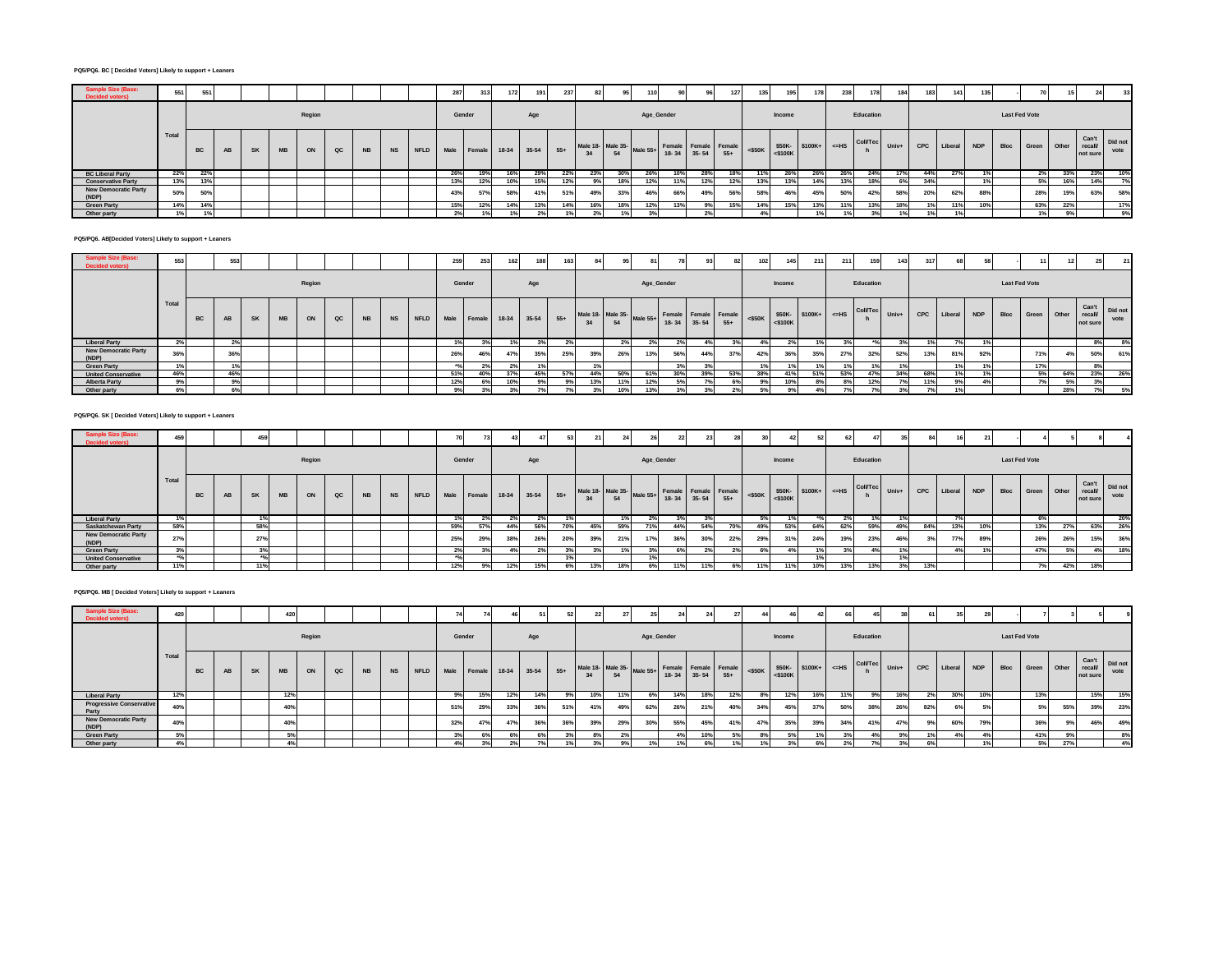## **PQ5/PQ6. ON [ Decided Voters] Likely to support + Leaners**

| ample Size (Base<br><b>Decided voters)</b> | 993   |    |    |           | 933    |               |           |    |                        | 825 | 856    | 484 | 583     | 614   | 232                                           | 286 | 306 | 251        | 297 | 308 | 395       | 492    | 613                             | 631 | 468       | 582   | 527 | 623         | 268 |      |                      |       |                     |                       |
|--------------------------------------------|-------|----|----|-----------|--------|---------------|-----------|----|------------------------|-----|--------|-----|---------|-------|-----------------------------------------------|-----|-----|------------|-----|-----|-----------|--------|---------------------------------|-----|-----------|-------|-----|-------------|-----|------|----------------------|-------|---------------------|-----------------------|
|                                            |       |    |    |           | Region |               |           |    |                        |     | Gender |     | Age     |       |                                               |     |     | Age_Gender |     |     |           | Income |                                 |     | Education |       |     |             |     |      | <b>Last Fed Vote</b> |       |                     |                       |
|                                            | Total | BC | SK | <b>MB</b> | ON     | $_{\alpha c}$ | <b>NB</b> | NS | NFLD Male Female 18-34 |     |        |     | $35-54$ | $55+$ | Male 18- Male 35-<br>34 54 54 18-34 35-54 55+ |     |     |            |     |     | $<$ \$50K |        | $$50K-$ \$100K+ <=HS<br><\$100K |     | Coll/Tec  | Univ+ | CPC | Liberal NDP |     | Bloc | Green                | Other | recall/<br>not sure | Can't Did not<br>vote |
| <b>Liberal Party</b>                       | 26%   |    |    |           | 26%    |               |           |    |                        | 19% | 32%    | 23% | 27%     | 26%   | 16%                                           | 25% | 16% | 30%        | 29% | 36% | 24%       | 24%    | 28%                             | 23% | 24%       | 30%   | 2%  | 58%         | 6%  |      | 3%                   |       | 26%                 | 31%                   |
| <b>Progressive Conservative</b><br>Party   | 40%   |    |    |           | 40%    |               |           |    |                        | 51% | 29%    | 28% | 38%     | 51%   | 37%                                           | 52% | 60% | 21%        | 24% | 42% | 31%       | 40%    | 42%                             | 519 | 38%       | 29%   | 89% | 15%         | 10% |      | 12%                  | 53%   | 39%                 | 38%                   |
| <b>New Democratic Party</b><br>(NDP)       | 26%   |    |    |           | 26%    |               |           |    |                        | 21% | 30%    | 39% | 25%     | 17%   | 36%                                           | 16% | 16% | 42%        | 33% |     | 38%       | 28%    | 19%                             | 19% | 29%       | 31%   | 4%  | 23%         | 80% |      | 27%                  | 5%    | 29%                 | 23%                   |
| <b>Green Party</b>                         | 6%    |    |    |           | 6%     |               |           |    |                        |     | 7%     |     |         |       |                                               |     | 6%  |            | 10% |     |           |        |                                 |     | 6%        |       |     | 4%          | 4%  |      | 58%                  |       | 3%                  | 6%                    |
| Other party                                | 3%    |    |    |           |        |               |           |    |                        | 4%  | 2%     |     |         |       |                                               |     |     |            |     |     |           |        |                                 |     |           | 2%    | 6%  |             |     |      |                      | 38%   | 3%                  | 2%                    |

# **PQ5/PQ6. QC [ Decided Voters] Likely to support + Leaners**

| Sample Size<br><b>Decided voters)</b> | 700   |           |           |           |           |        | 768 |           |           |      | 538    | 546         | 279 | 366         | 440             | 145                                                             | 181 | 212 | 134        | 185 | 228 | 346 | 375    | 269             | 416 | 374                                                                                                                                                                                                                     | 294             | 158        | 332     | 103        | 311                  |       |          | 47                          | 67              |
|---------------------------------------|-------|-----------|-----------|-----------|-----------|--------|-----|-----------|-----------|------|--------|-------------|-----|-------------|-----------------|-----------------------------------------------------------------|-----|-----|------------|-----|-----|-----|--------|-----------------|-----|-------------------------------------------------------------------------------------------------------------------------------------------------------------------------------------------------------------------------|-----------------|------------|---------|------------|----------------------|-------|----------|-----------------------------|-----------------|
|                                       |       |           |           |           |           | Region |     |           |           |      | Gender |             |     | Age         |                 |                                                                 |     |     | Age_Gender |     |     |     | Income |                 |     | Education                                                                                                                                                                                                               |                 |            |         |            | <b>Last Fed Vote</b> |       |          |                             |                 |
|                                       | Total | <b>BC</b> | <b>AB</b> | <b>SK</b> | <b>MB</b> | ON     | QC  | <b>NB</b> | <b>NS</b> | NFLD |        | Male Female |     | 18-34 35-54 | $55+$           | Male 18- Male 35-<br>34 54 Male 55+ Female Female Female <\$50K |     |     |            |     |     |     |        |                 |     | $\begin{array}{c c c c c c} \hline & & & \text{$50K$-} & & \text{$5100K$+} & & \text{$c=HS} & & \text{CollTec} & & \text{Univ+} & \text{\\ & & & \text{$5100K}$ & & & h & & \text{Univ+} & \text{\\ \hline \end{array}$ |                 | <b>CPC</b> | Liberal | <b>NDP</b> | Bloc                 | Green | -1 Other | Can't<br>recall<br>not sure | Did not<br>vote |
| <b>Liberal Party</b>                  | 23%   |           |           |           |           |        | 23% |           |           |      | 20%    | 27%         | 24% | 25%         | 22%             | 17%                                                             | 21% | 21% | 32%        | 28% | 23% | 23% | 22%    | 23%             | 24% | 20%                                                                                                                                                                                                                     | 27%             | 6%         | 57%     | 17%        |                      | $8\%$ | 6%       | 22%                         | 29%             |
| <b>Conservative Party</b>             | 9%    |           |           |           |           |        | 9%  |           |           |      | 13%    | 6%          | 10% | 13%         | 6%              | 12%                                                             | 18% | 9%1 |            |     |     | 10% | 9%1    | 10%             | 9%  | 15%                                                                                                                                                                                                                     | 20 <sub>0</sub> | 39%        | 40I     | 1%         | nn-                  | 2%    |          | 9%                          | 13%             |
| <b>Green Party</b>                    | 3%    |           |           |           |           |        | 3%  |           |           |      | 1%     | 4%          | 6%  |             | 20 <sub>0</sub> |                                                                 |     | 1%  |            | 2%  |     | 20I |        |                 | 2%  | 3%                                                                                                                                                                                                                      | 5%              |            | 2%      | 2%         |                      | 43%   | 3%       | 3%                          |                 |
| <b>Coalition Avenir Québec</b>        | 38%   |           |           |           |           |        | 38% |           |           |      | 38%    | 38%         | 20% | 34%         | 52%             | 30%                                                             | 32% | 49% |            | 36% | 55% | 32% | 36%    | 47 <sup>°</sup> | 42% | 33%                                                                                                                                                                                                                     | 39%             | 49%        | 29%     | 27%        | 51%                  | 16%   | 31%      | 41%                         | 27%             |
| Parti Québécois                       | 15%   |           |           |           |           |        | 15% |           |           |      | 16%    | 13%         | 12% | 21%         |                 | 12%                                                             | 22% | 13% | 12%        | 19% | 9%  | 15% | 18%    |                 | 18% | 15%                                                                                                                                                                                                                     | 9%              | 2%         | 4%      | 2%         | 38%                  | 8%    |          | 18%                         | 15%             |
| Québec Solidaire                      | 10%   |           |           |           |           |        | 10% |           |           |      | 10%    | 11%         | 24% |             | 5%              | 23%                                                             |     |     |            | 7%  |     | 16% | 10%    |                 |     | 13%                                                                                                                                                                                                                     | 16%             |            | 6%      | 47%        |                      | 23%   | 6%       | 3%                          | 15%             |
| Other party                           |       |           |           |           |           |        | 1%  |           |           |      | 2%     |             |     |             |                 |                                                                 |     |     |            |     |     |     |        |                 |     |                                                                                                                                                                                                                         | 1%              |            | ADI     |            |                      |       |          | 3%                          | 2%              |

## **PQ5/PQ6.NB [ Decided Voters] Likely to support + Leaners**

| Sample Size (Base:<br><b>Decided voters)</b> | 215   |           |    |           |           |        |    | 21'       |  | 44                                  |     |     |     |     |                                                                               |     | 20         |     | 16  |     |     |        |     | 32 <sup>1</sup> |                                                                 |     |     |                 |     |                      |                  |     |                              |                 |
|----------------------------------------------|-------|-----------|----|-----------|-----------|--------|----|-----------|--|-------------------------------------|-----|-----|-----|-----|-------------------------------------------------------------------------------|-----|------------|-----|-----|-----|-----|--------|-----|-----------------|-----------------------------------------------------------------|-----|-----|-----------------|-----|----------------------|------------------|-----|------------------------------|-----------------|
|                                              |       |           |    |           |           | Region |    |           |  | Gender                              |     |     | Age |     |                                                                               |     | Age_Gender |     |     |     |     | Income |     |                 | Education                                                       |     |     |                 |     | <b>Last Fed Vote</b> |                  |     |                              |                 |
|                                              | Total | <b>BC</b> | AB | <b>SK</b> | <b>MB</b> | ON     | QC | <b>NB</b> |  | NS NFLD Male Female 18-34 35-54 55+ |     |     |     |     | Male 18- Male 35-<br>34 54 Male 55+ Female Female Female <\$50K<br>34 55+ 55+ |     |            |     |     |     |     |        |     |                 | $\frac{1}{100}$ -S50K S50K-<br>S500K S100K+ <=HS Coll/Tec Univ+ |     |     | CPC Liberal NDP |     |                      | Bloc Green Other |     | Can't<br>recall/<br>not sure | Did not<br>vote |
| <b>Liberal Party</b>                         | 22%   |           |    |           |           |        |    | 22%       |  | 19%                                 | 24% | 15% | 29% | 19% | 7%                                                                            | 24% | 23%        | 24% | 34% | 15% | 16% | 23%    | 25% | 20%             | 19%                                                             | 29% | 3%  | 56%             |     |                      | 3%               |     | 15%                          |                 |
| <b>Progressive Conservative</b><br>Party     | 39%   |           |    |           |           |        |    | 39%       |  | 45%                                 | 33% | 33% | 33% | 48% | 55%                                                                           | 33% | 46%        | 8%  | 32% | 52% | 39% | 35%    | 43% | 44%             | 44%                                                             | 25% | 77% | 20%             | 46% |                      | 9%               | 24% | 29%                          | 51%             |
| <b>New Democratic Party</b><br>(NDP)         | 5%    |           |    |           |           |        |    |           |  |                                     | 10% | 10% |     |     |                                                                               |     | 2%         | 20% | 10% |     |     |        |     |                 |                                                                 |     |     | 20I             | 33% |                      |                  |     | 7%                           | 12%             |
| <b>Green Party</b>                           | 21%   |           |    |           |           |        |    | 21%       |  | 20%                                 | 22% | 32% | 15% |     | 28%                                                                           | 13% | 19%        | 37% | 16% | 18% | 29% | 23%    |     | 18%             | 17%                                                             | 32% |     | 19%             |     |                      | 76%              |     | 7%                           | 12%             |
| People's Alliance                            |       |           |    |           |           |        |    |           |  | 13%                                 |     |     | 16% |     | 6%                                                                            | 26% |            |     | 7%  | 10% |     | 10%    |     | 10%             | 13%                                                             | 8%  | 14% | 3%              |     |                      | 9%               |     | 21%                          | 12%             |
| Other party                                  |       |           |    |           |           |        |    |           |  |                                     |     |     |     |     |                                                                               |     |            |     |     |     |     |        |     |                 |                                                                 |     |     |                 |     |                      |                  |     | 21%                          | 12%             |

## **PQ5/PQ6.NS [ Decided Voters] Likely to support + Leaners**

| Jample Size (Base:<br><b>Decided voters)</b> | 276             |    |    |           |    |        |               |           | 276       |      |        |        |         |       |       |                                                                             |     |            |     | 11  |     |     |        |     |     |           |                                                                                                                                                                                                                                                                                   |            | 41              |            |                      |             |     |                             |                 |
|----------------------------------------------|-----------------|----|----|-----------|----|--------|---------------|-----------|-----------|------|--------|--------|---------|-------|-------|-----------------------------------------------------------------------------|-----|------------|-----|-----|-----|-----|--------|-----|-----|-----------|-----------------------------------------------------------------------------------------------------------------------------------------------------------------------------------------------------------------------------------------------------------------------------------|------------|-----------------|------------|----------------------|-------------|-----|-----------------------------|-----------------|
|                                              |                 |    |    |           |    | Region |               |           |           |      | Gender |        |         | Age   |       |                                                                             |     | Age_Gender |     |     |     |     | Income |     |     | Education |                                                                                                                                                                                                                                                                                   |            |                 |            | <b>Last Fed Vote</b> |             |     |                             |                 |
|                                              | Total           | BC | AB | <b>SK</b> | MB | ON     | $_{\alpha c}$ | <b>NB</b> | <b>NS</b> | NFLD | Male   | Female | $18-34$ | 35-54 | $55+$ | Male 18- Male 35-<br>34 54 Male 55+ Female Female Female<br>18-34 35-54 55+ |     |            |     |     |     |     |        |     |     |           | $\left \begin{array}{c c}\n\hline\n\text{min} & \text{SS0K}\n\end{array}\right $ $\left \begin{array}{c c}\n\text{S50K-}\n\end{array}\right $ $\left \begin{array}{c c}\n\text{S100K+}\n\end{array}\right $ $\left \begin{array}{c c}\n\text{Coll/Tec}\n\end{array}\right $ Univ+ | <b>CPC</b> | Liberal         | <b>NDP</b> | <b>Bloc</b>          | Green Other |     | Can't<br>recall<br>not sure | Did not<br>vote |
| <b>Liberal Party</b>                         | 37%             |    |    |           |    |        |               |           | 37%       |      | 32%    | 41%    | 22%     | 43%   | 43%   | 13%                                                                         | 42% | 35%        | 28% | 46% | 50% | 30% | 39%    | 42% | 36% | 34%       | 40%                                                                                                                                                                                                                                                                               | 11%        | <b>70%</b>      | 15%        |                      | 5%          |     | 58%                         | 41%             |
| <b>Progressive Conservative</b><br>Party     | 29%             |    |    |           |    |        |               |           | 29%       |      | 37%    | 21%    | 31%     | 22%   | 32%   | 47%                                                                         | 29% | 37%        |     | 8%  | 28% | 26% | 27%    | 33% | 32% | 31%       | 23%                                                                                                                                                                                                                                                                               | 79%        | 4494            | 10%        |                      | 4%          | 49% | 28%                         | 19%             |
| <b>New Democratic Party</b><br>(NDP)         | 25%             |    |    |           |    |        |               |           | 25%       |      | 20%    | 30%    | 36%     | 28%   | 15%   | 29%                                                                         | 23% | 13%        | 42% | 39% | 18% | 33% | 27%    |     | 23% | 23%       | 31%                                                                                                                                                                                                                                                                               |            | 17%             | 73%        |                      | 45%         |     | 15%                         | 7%              |
| <b>Green Party</b>                           |                 |    |    |           |    |        |               |           |           |      | 8%     |        |         |       | 6%    |                                                                             |     |            |     |     |     |     |        |     |     | 9%        |                                                                                                                                                                                                                                                                                   |            | 27 <sub>0</sub> |            |                      | 46%         |     |                             | 27%             |
| Other party                                  | 20 <sub>0</sub> |    |    |           |    |        |               |           |           |      |        | 2%     |         |       |       |                                                                             |     | 50/        |     |     |     |     |        |     | 4%  |           |                                                                                                                                                                                                                                                                                   |            | 40I             |            |                      |             | 34% |                             | 7%              |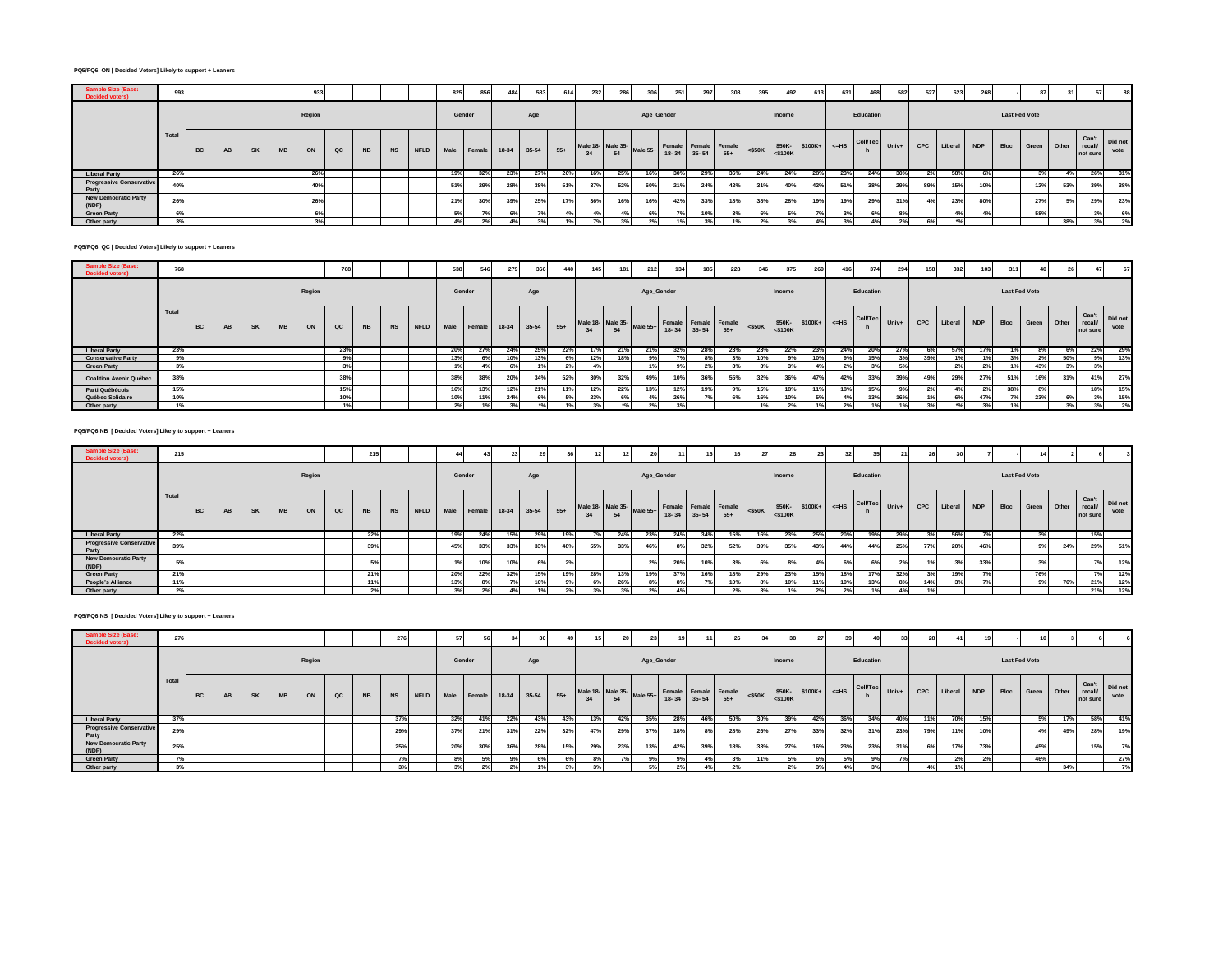## **PQ5/PQ6.NFLD [ Decided Voters] Likely to support + Leaners**

| amnie S<br><b>Decided voters)</b>        | 198   |           |    |    |    |        |               |           |           | 198                    |     | 40     |     |       |       |     |     |                                   |     |                                             | 17           |           | $\overline{\phantom{a}}$                |     |     |           |       |     | 32          |     |      |                      |       |                                     |      |
|------------------------------------------|-------|-----------|----|----|----|--------|---------------|-----------|-----------|------------------------|-----|--------|-----|-------|-------|-----|-----|-----------------------------------|-----|---------------------------------------------|--------------|-----------|-----------------------------------------|-----|-----|-----------|-------|-----|-------------|-----|------|----------------------|-------|-------------------------------------|------|
|                                          |       |           |    |    |    | Region |               |           |           |                        |     | Gender |     | Age   |       |     |     | Age_Gender                        |     |                                             |              |           | Income                                  |     |     | Education |       |     |             |     |      | <b>Last Fed Vote</b> |       |                                     |      |
|                                          | Total | <b>BC</b> | AB | SK | MB | ON     | $_{\alpha c}$ | <b>NB</b> | <b>NS</b> | NFLD Male Female 18-34 |     |        |     | 35-54 | $55+$ | 34  | 54  | Male 18- Male 35- Male 55+ Femal- |     | $+$ Female Female Female<br>18-34 35-54 55+ |              | $<$ \$50K | $$50K-$ \$100K+ $\leq HS$<br>$<$ \$100K |     |     | Coll/Tec  | Univ+ | CPC | Liberal NDP |     | Bloc | Green                | Other | Can't Did not<br>recall<br>not sure | vote |
| <b>Liberal Party</b>                     | 52%   |           |    |    |    |        |               |           |           | 52%                    | 55% | 49%    | 34% | 50%   | 61%   | 36% | 42% | 71%                               | 32% | 57%                                         | 49%          | 47%       | 59%                                     | 51% | 50% | 45%       | 66%   | 15% | 81%         | 40% |      | 25%                  |       | 36%                                 | 67%  |
| <b>Progressive Conservative</b><br>Party | 31%   |           |    |    |    |        |               |           |           | 31%                    | 35% | 26%    | 31% | 31%   | 30%   | 58% | 37% | 25%                               | 7%  | 25%                                         | 36%          | 20%       | 26%                                     | 38% | 33% | 36        | 18%   | 77% | 12%         | 8%  |      | 26%                  |       | 56%                                 | 20%  |
| <b>New Democratic Party</b><br>(NDP)     | 16%   |           |    |    |    |        |               |           |           | 16%                    | 9%  | 23%    | 33% | 18%   | 8%    | 6%  | 17% | 4%                                | 56% | 18%                                         | 12%          | 28%       | 14%                                     | 11% | 13% | 19%       | 16%   | 5%  | 7%          | 52% |      | 26%                  |       | 8%                                  | 13%  |
| Other party                              | 2%    |           |    |    |    |        |               |           |           |                        |     | 2%1    | 2%  | 296   |       |     |     |                                   | 59  |                                             | $\mathbf{a}$ |           |                                         |     |     |           |       | 20  | 1%          |     |      | 23%                  |       |                                     |      |

**QC2. [Prime Minister Justin Trudeau] And, do you think the following are doing a good or bad job handling this whole issue regarding the coronavirus?**

| <b>Sample Size</b>   | 5003  | 603       | 602 | 497       | 499       | 1049   | 855 | 260              | 336 | 242     | 2401   | 2602   | 1414 | 1729        | 1859  | 679 | 830 | 893 |                                                     | 899   | 967 | 1324      | 1536       | 1523              | 1980 | 1553      | 1470  | 1505       | 1427           | 700        | 329                  | 275         | 112 | 273                         | 381             |
|----------------------|-------|-----------|-----|-----------|-----------|--------|-----|------------------|-----|---------|--------|--------|------|-------------|-------|-----|-----|-----|-----------------------------------------------------|-------|-----|-----------|------------|-------------------|------|-----------|-------|------------|----------------|------------|----------------------|-------------|-----|-----------------------------|-----------------|
|                      |       |           |     |           |           | Region |     |                  |     |         | Gender |        |      | Age         |       |     |     |     | Age_Gender                                          |       |     |           | Income     |                   |      | Education |       |            |                |            | <b>Last Fed Vote</b> |             |     |                             |                 |
|                      | Total | <b>BC</b> | AB  | <b>SK</b> | <b>MB</b> | ON     | QC  | <b>NB</b>        |     | NS NFLD | Male   | Female |      | 18-34 35-54 | $55+$ |     |     |     | Male 18- Male 35-<br>34 Male 55+<br>18-34 35-54 55+ |       |     | $<$ \$50K | $<$ \$100K | $$50K-$100K+$=HS$ |      | Coll/Tec  | Univ+ | <b>CPC</b> | <b>Liberal</b> | <b>NDP</b> | <b>Bloc</b>          | Green Other |     | Can't<br>recall<br>not sure | Did not<br>vote |
| Very good job        | 12%   |           |     |           |           |        | 11% | 15% <sup>1</sup> | 25% | 21%     |        | 15%    |      | 12%         |       |     |     |     |                                                     | 14% 1 | 19% | 12%       |            | 12%               |      | 11%       | 15%   |            | 28%            |            |                      |             |     |                             | 12%             |
| Good job             | 42%   | 45%       | 28% | 25%       | 39%       | 45%    | 42% | 46%              | 42% | 48%     | 36%    | 47%    | 47%  | 40%         | 39%   | 42% | 34% | 34% | 51%                                                 | 46%   | 44% | 42%       | 42%        | 41%               | 38%  | 39%       | 49%   | 15%        | 60%            | 63%        | 35%                  | 60%         | 13% | 45%                         | 40%             |
| Bad job              | 18%   | 15%       | 18% | 210       | 19%       |        | 23% | 14%              | 12% | 16%     | 20%    | 17%    | 19%  | 18%         |       | 21% | 20% |     | 18%                                                 |       |     | 21%       | 18%        | 18%               | 18%  | 18%       |       | 24%        | 8%             | 18%        | 35%                  | 16%         | 13% |                             | 22%             |
| Very bad job         | 24%   | 23%       | 44% | 45%       | 29%       | 22%    | 19% | 19%              | 19% | 14%     | 33%    | 17%    | 20%  | 26%         | 26%   | 26% | 36% | 35% | 14%                                                 |       | 18% | 20%       | 25%        | 28%               | 29%  | 28%       | 15%   | 57%        |                |            | 21%                  |             | 70% | 20%                         | 16%             |
| Don't know/Can't say | 4%    | 50/       |     |           |           |        | 4%  | .5%              | 3%  |         |        |        |      |             |       |     |     |     |                                                     |       |     |           |            |                   |      |           |       |            |                |            |                      |             |     | $Q_0$                       | 10%             |
| Top2box              | 54%   | 57%       | 35% |           | 47%       |        | 54% | 61%              | 67% | 69%     | 45%    | 61%    | 56%  | 52%         | 54%   | 51% | 42% |     |                                                     | 60%   | 63% | 54%       | 54%        | 52%               | 49%  | 50%       | 64%   | 17%        | 88%            |            | 39%                  | 69%         | 15% | 56%                         | 51%             |
| Bottom2box           | 43%   | 39%       | 62% | 66%       | 49%       | 38%    | 42% | 33%              | 31% | 29%     | 53%    | 34%    | 39%  | 44%         | 44%   |     | 55% | 54% | 32%                                                 |       | 25% | 40%       |            | 46%               |      | 46%       | 33%   | 81%        | 11%            | 24%        | 56%                  | 25%         | 82% | 36%                         | 39%             |

**QC2. [Your provincial premier] And, do you think the following are doing a good or bad job handling this whole issue regarding the coronavirus?**

|                      |              |     |     |           |           | Region |     |           |     |         | Gender |        |             | Age |       |                                                     |     | Age_Gender |     |     |     |     | Income |     |     | Education                                                                                                                                                                                                                                 |     |     |        |     | <b>Last Fed Vote</b> |            |                  |                                     |      |
|----------------------|--------------|-----|-----|-----------|-----------|--------|-----|-----------|-----|---------|--------|--------|-------------|-----|-------|-----------------------------------------------------|-----|------------|-----|-----|-----|-----|--------|-----|-----|-------------------------------------------------------------------------------------------------------------------------------------------------------------------------------------------------------------------------------------------|-----|-----|--------|-----|----------------------|------------|------------------|-------------------------------------|------|
|                      | <b>Total</b> | BC  | AB  | <b>SK</b> | <b>MB</b> | ON     | QC  | <b>NB</b> |     | NS NFLD | Male   | Female | 18-34 35-54 |     | $55+$ | Male 18- Male 35-<br>34 54 Male 55+ 18-34 35-54 55+ |     |            |     |     |     |     |        |     |     | $\left \begin{array}{c c}\n\text{Female} \\ \text{S50K}\n\end{array}\right $ $\left \begin{array}{c c}\n\text{S50K} \\ \text{S100K+}\n\end{array}\right $ $\left \begin{array}{c c}\n\text{Coll/Tec} \\ \text{Iniv+}\n\end{array}\right $ |     | CPC | Libera | NDP |                      | Bloc Green | Other            | Can't Did not<br>recall<br>not sure | vote |
| Very good job        | 19%          | 21% | 10' |           |           |        |     | 25%       | 38% |         |        |        |             |     |       | 12%                                                 |     |            |     |     |     |     |        | 20% |     |                                                                                                                                                                                                                                           | 17% |     |        |     |                      |            |                  | 15%                                 |      |
| Good job             | 40%          | 46% |     | 44%       | 25%       | 40%    | 42% | 52%       | 41% | 42%     | 41%    | 39%    | 39%         | 40% |       | 40%                                                 | 41% | 42%        |     |     | 40% | 39% | 41%    | 41% | 39% | 43%                                                                                                                                                                                                                                       | 39% | 44% |        | 38% | 40%                  | 41%        | 28%              | 41%                                 | 38%  |
| Bad job              | 20%          | 16% | 20% | 22%       | 28%       | 25%    | 18% | 10%       | 11% | 10%     | 20%    | 20%    | 23%         | 21% |       | 25%                                                 | 20% | 17%        | 22% | 21% | 19% | 21% | 19%    | 21% | 18% | 22%                                                                                                                                                                                                                                       | 22% |     | 22%    | 20% | 12%                  | 22%        | 35%              | 25%                                 | 20%  |
| Very bad job         |              |     |     |           | 37%       |        | 14% |           |     |         | 17%    | 17%    | 23%         | 18% | 12%   | 21%                                                 | 19% | 13%        |     | 17% |     | 17% | 18     |     | 16% |                                                                                                                                                                                                                                           | 20% | 15% | 19%    | 25% | 5%                   |            |                  | 12%                                 | 16%  |
| Don't know/Can't say |              |     |     |           |           |        | 3%  | .5%       |     | 8%      | 2%     |        |             | 4%  |       | 2%                                                  |     |            | 6%  | 6%  |     |     |        |     | 5%  |                                                                                                                                                                                                                                           |     |     |        |     | 2%                   |            |                  | 7%                                  | 10%  |
| Top2box              | 59%          | 67% |     | 54%       | 32%       | 56%    | 66% | 77%       | 79% | 79%     | 60%    | 58%    | 50%         | 57% | 67%   | 52%                                                 | 59% | 68%        | 48% | 56% | 66% | 56% | 59%    | 61% | 62% | 58%                                                                                                                                                                                                                                       | 56% | 65% | 56%    | 51% | 81%                  | 54%        | 2401<br>$-54.76$ | 57%                                 | 54%  |
| Bottom2box           | 37%          | 24% | 57% | 42%       | 65%       | 41%    | 31% | 18%       | 20% | 13%     | 38%    | 37%    | 46%         | 39% | 30%   | 46%                                                 | 40% | 29%        | 46% | 38% | 30% | 39% | 38%    | 38% | 34% | 39%                                                                                                                                                                                                                                       | 41% | 33% | 41%    | 46% | 17%                  | 39%        | 63%              | 37%                                 | 36%  |

**QC2. [The chief public health officer in your province] And, do you think the following are doing a good or bad job handling this whole issue regarding the coronavirus?**

|                      |       |     |     |           |           | Region |               |           |     |              | Gender |        |                 | Age |      |     |                                                     | Age_Gender |     |     |       |     | Income |     |     | Education                                                                                                                                                                                                                                                |     |     |             |            | <b>Last Fed Vote</b> |     |     |                                |                 |
|----------------------|-------|-----|-----|-----------|-----------|--------|---------------|-----------|-----|--------------|--------|--------|-----------------|-----|------|-----|-----------------------------------------------------|------------|-----|-----|-------|-----|--------|-----|-----|----------------------------------------------------------------------------------------------------------------------------------------------------------------------------------------------------------------------------------------------------------|-----|-----|-------------|------------|----------------------|-----|-----|--------------------------------|-----------------|
|                      | Total |     | AB  | <b>SK</b> | <b>MB</b> | ON     | $_{\alpha c}$ | <b>NB</b> |     | NS NFLD Male |        | Female | 18-34 35-54 55+ |     |      |     | Male 18- Male 35-<br>34 54 Male 55+ 18-34 35-54 55+ |            |     |     |       |     |        |     |     | $\left \frac{1}{250K}\right $ <\$50K $\left \frac{1}{250K}\right $ \text{\bmatrix} \text{ \text{ \text{ \text{ \text{ \text{ \text{ \text{ \text{ \text{ \text{ \text{ \text{ \text{ \text{ \text{ \text{ \text{ \text{ \text{ \text{ \text{ \text{ \tex |     |     | CPC Liberal | <b>NDP</b> | <b>Bloc</b>          |     |     | Green Other recall<br>not sure | Did not<br>vote |
| Very good job        | 23%   |     | 26% |           | 20%       |        | 18%           | 44%       | 55% | 66%          | 20%    | 25%    |                 | 20% | 29%  | 16% | 17%                                                 | 25%        | 18% | 22% |       |     | 21%    | 24% | 24% | 21%                                                                                                                                                                                                                                                      | 22% | 20% | 25%         | 23%        | 26%                  |     | 10% |                                | 18%             |
| Good job             | 43%   | 33% | 43% |           | 46%       | 44%    | 48%           | 37%       | 30% | 27%          | 44%    | 41%    | 43%             | 42% | 43%  | 45% | 42%                                                 | 44%        | 42% | 41% | 42%   | 42% | 45%    | 44% | 42% | 45%                                                                                                                                                                                                                                                      | 42% | 45% | 41%         | 44%        | 48%                  | 40% | 25% | 40%                            | 43%             |
| Bad job              | 18%   |     | 16% | 20%       | 21%       | 23%    | 17%           | 5%        | 7%  |              | 19%    | 17%    | 19%             | 19% | 15%  | 22% | 20%                                                 | 15%        | 17% | 19% | 15%   | 20% | 17%    | 16% |     | 18%                                                                                                                                                                                                                                                      | 20% | 17% | 20%         | 19%        | 14%                  | 18% | 26% |                                | 11%             |
| Very bad job         | 1%    |     | 10% |           | 11%       |        | 12%           | 6°        | .5% |              |        |        |                 | 13% | 9%   | 12% | 16%                                                 | 2%         | 12% |     |       |     | 12%    | 13% |     | 12%                                                                                                                                                                                                                                                      | 119 | 15% | 9%          |            |                      |     | 36% |                                | 12%             |
| Don't know/Can't say | 6%    |     |     |           |           |        | 6%            |           |     |              |        |        |                 |     |      | 6%  | 4%                                                  |            | 11% |     |       |     |        |     |     |                                                                                                                                                                                                                                                          |     |     | 6%          |            |                      |     |     |                                | 16%             |
| Top2box              | 65%   |     | 70% | 64%       | 66%       | 55%    | 66%           | 81%       | 85% | 93%          | 64%    | 66%    | 60%             | 62% | 72%1 | 60% | 60%                                                 | 70%        | 60% | 63% | 74% 1 | 63% | 66%    | 67% | 66% | 65%                                                                                                                                                                                                                                                      | 64% | 65% | 66%         | 67%        | 75%                  | 67% | 35% | 63%                            | 61%             |
| Bottom2box           | 29%   | 21% | 26% | 240       |           |        | 28%           |           | 12% |              |        | 26%    |                 |     |      |     | 200                                                 |            | 20% | 20% |       |     | 29%    | 29% |     | 299                                                                                                                                                                                                                                                      | 20% |     | 28%         | 28%        | 21%                  |     |     | 270                            | 23%             |

**QC2. [Canada's Chief Public Health Officer, Teresa Tam] And, do you think the following are doing a good or bad job handling this whole issue regarding the coronavirus?**

|                      |      |      |            |           |           | Region |     |            |     |         | Gender |     |                    | Age |       |                                         |     |     | Age_Gender |     |                                                                                                                                                                                                                                                                                                                                                                                                  |     | Income |     |     | Education |     |     |        |         | <b>Last Fed Vote</b> |     |                          |                           |            |
|----------------------|------|------|------------|-----------|-----------|--------|-----|------------|-----|---------|--------|-----|--------------------|-----|-------|-----------------------------------------|-----|-----|------------|-----|--------------------------------------------------------------------------------------------------------------------------------------------------------------------------------------------------------------------------------------------------------------------------------------------------------------------------------------------------------------------------------------------------|-----|--------|-----|-----|-----------|-----|-----|--------|---------|----------------------|-----|--------------------------|---------------------------|------------|
|                      | Tota | BC   | AB         | <b>SK</b> | <b>MB</b> | ON     | QC  | <b>NB</b>  |     | NS NFLD | Male   |     | Female 18-34 35-54 |     | $55+$ | Male 18- Male 35- Male 55+ Female<br>34 | 54  |     |            |     | $\left \right $ -emale $\left \right $ -ssok $\left \right $ ssok stook $\left \right $ stook $\left \right $ -stook $\left \right $ -stook $\left \right $ -stook $\left \right $ -stook $\left \right $ -stook $\left \right $ -stook $\left \right $ -stook $\left \right $ -stook $\left \right $ -stook $\left \right $ -stook $\left \right $ -<br>Female Female Female<br>18-34 35-54 55+ |     |        |     |     |           |     | CPC | Libera | and NDP |                      |     | Bloc Green Other recall/ | Can't Did not<br>not sure | vote       |
| Very good job        | 20%  |      |            |           |           |        | 16% | 28%        | 37% |         |        | 23% | 16%                | 19% | 24%   | 16%                                     |     | 19% | 15%        | 22% | 29%                                                                                                                                                                                                                                                                                                                                                                                              | 22% |        | 20% | 19% |           | 24% |     |        |         |                      | 25% |                          | 18%                       | 20%        |
| Good job             | 41%  | 40%. |            | 34%       |           |        | 45% | 42%        | 35% | 39%     | 38%    | 45% | 42%                | 41% |       | 38%                                     | 37% | 39% | 46%        | 45% | 44%                                                                                                                                                                                                                                                                                                                                                                                              | 41% | 42%    | 419 | 40% | 39%       | 46% | 27% | 51%    | 55%     | 48%                  |     | 15%                      | 39%                       | <b>33%</b> |
| Bad job              |      |      |            | 22%       | 16%       |        | 14% |            |     | 10%     | 16%    | 12% | 15%                | 15% |       | 16%                                     |     | 16% | 14%        | 13% |                                                                                                                                                                                                                                                                                                                                                                                                  | 14% | 14%    | 15% | 14% | 15%       | 13% |     |        |         | 14%                  |     | 24%                      | 17%                       | 12%        |
| Very bad job         | 16%  | 16%  |            | 27%       | 19%       |        | 10% | 10%        | 14% | 9%      | 23%    | 11% | 15%                | 18% |       | 19%                                     | 26% | 22% | 10%        | 11% |                                                                                                                                                                                                                                                                                                                                                                                                  |     |        | 20% | 19% | 19%       | 11% | 38% |        |         |                      |     | 52%                      | 13%                       | 16%        |
| Don't know/Can't say | 8%   |      |            |           |           | 5%     | 15% |            |     |         |        | 10% | 13%                | 7%  | 5%1   | 10%                                     |     | 4%  | 16%        | 10% |                                                                                                                                                                                                                                                                                                                                                                                                  | 11% | 8%     |     |     |           |     | 5%  |        |         | 14%                  | 8%  |                          | 13%                       | 19%        |
| Top2box              | 61%  | 61%  | 45%        | 45%       | 60%       | 66%    |     | <b>70%</b> | 72% | 77%     | 55%    | 67% | 57%                | 60% | 66%   | 54%                                     | 53% | 58% |            | 66% | <b>73%</b>                                                                                                                                                                                                                                                                                                                                                                                       | 64% |        | 61% | 59% | 57%       | 70% | 34% | 85%    | 78%     | 65%                  |     |                          | 57%                       | 53%        |
| Bottom2box           |      | 32%  | <b>50%</b> | 49%       | 34%       | 29%    | 24% | 21%        | 23% |         | 20%    | 23% | 29%                |     |       | 260                                     | 43% | 38% | 24%        | 24% | 220/                                                                                                                                                                                                                                                                                                                                                                                             | 26% |        | 35% | 33% | 34%       | 24% | 62% | 10%    |         | 21%                  |     | 77%                      | 30%                       | 28%        |